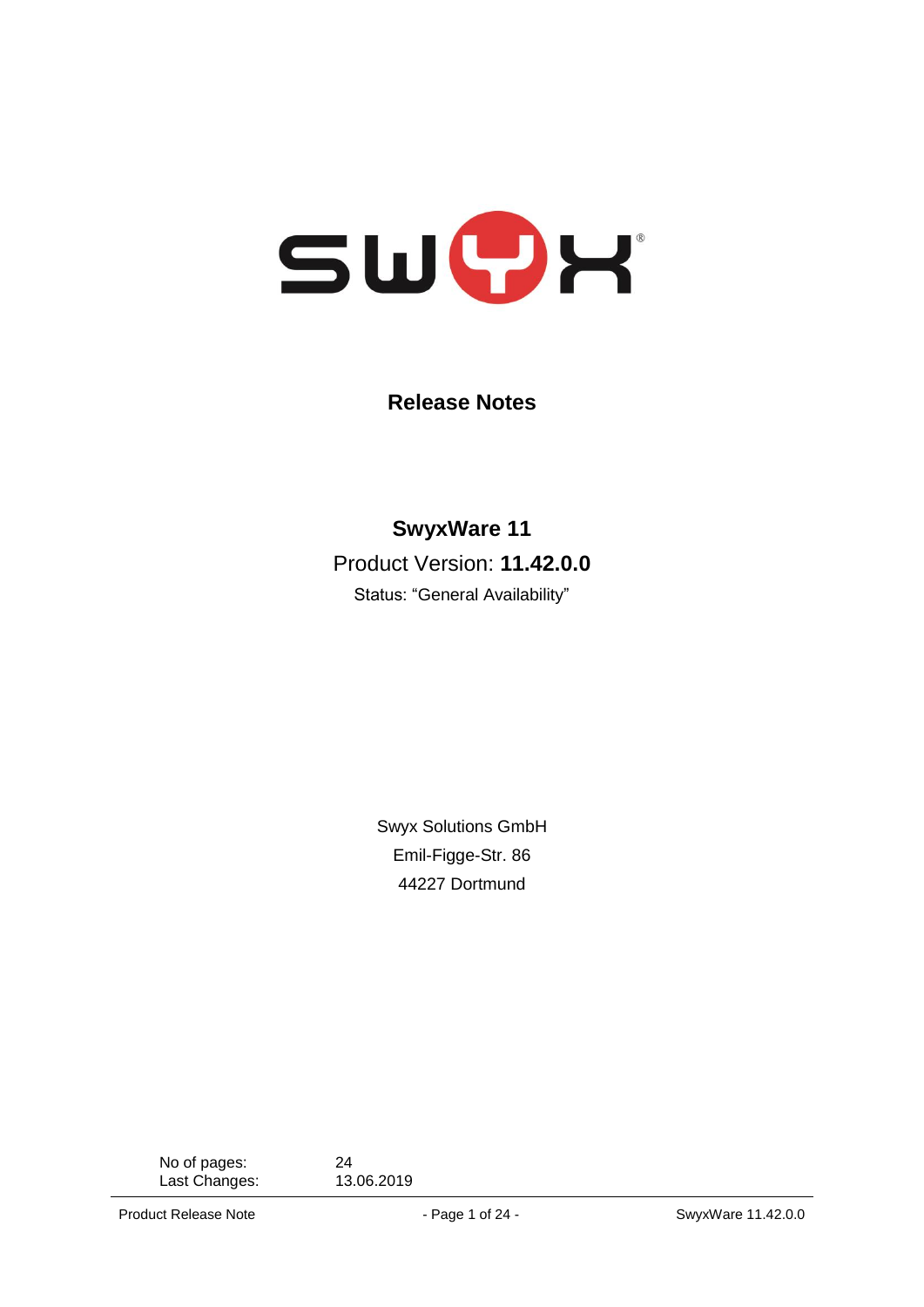# **Contents**

| 1 |        |                                                            |                    |
|---|--------|------------------------------------------------------------|--------------------|
|   | 1.1    |                                                            |                    |
|   | 1.2    |                                                            |                    |
|   | 1.3    |                                                            |                    |
| 2 |        |                                                            |                    |
| 3 |        |                                                            |                    |
| 4 |        |                                                            |                    |
|   | 4.1    |                                                            |                    |
|   | 4.1.1  |                                                            |                    |
|   | 4.1.2  |                                                            |                    |
|   | 4.1.3  |                                                            |                    |
|   | 4.1.4  |                                                            |                    |
|   | 4.1.5  |                                                            |                    |
|   | 4.1.6  |                                                            |                    |
|   | 4.1.7  |                                                            |                    |
|   | 4.1.8  |                                                            |                    |
|   | 4.1.9  |                                                            |                    |
|   | 4.1.10 |                                                            |                    |
|   | 4.1.11 |                                                            |                    |
|   | 4.1.12 |                                                            |                    |
|   | 4.1.13 |                                                            |                    |
|   | 4.1.14 |                                                            |                    |
|   | 4.2    |                                                            |                    |
|   | 4.2.1  |                                                            |                    |
|   | 4.2.2  |                                                            |                    |
|   | 4.2.3  |                                                            |                    |
|   | 4.2.4  |                                                            |                    |
|   | 4.2.5  |                                                            |                    |
|   | 4.2.6  |                                                            |                    |
|   | 4.2.7  |                                                            |                    |
|   | 4.2.8  |                                                            |                    |
|   | 4.2.9  |                                                            |                    |
|   | 4.2.10 |                                                            |                    |
|   | 4.2.11 |                                                            |                    |
|   | 4.2.12 | Technical Improvements SwyxWare 11.35.0.0 (SwyxON only) 14 |                    |
|   |        | Product Release Note<br>- Page 2 of 24 -                   | SwyxWare 11.42.0.0 |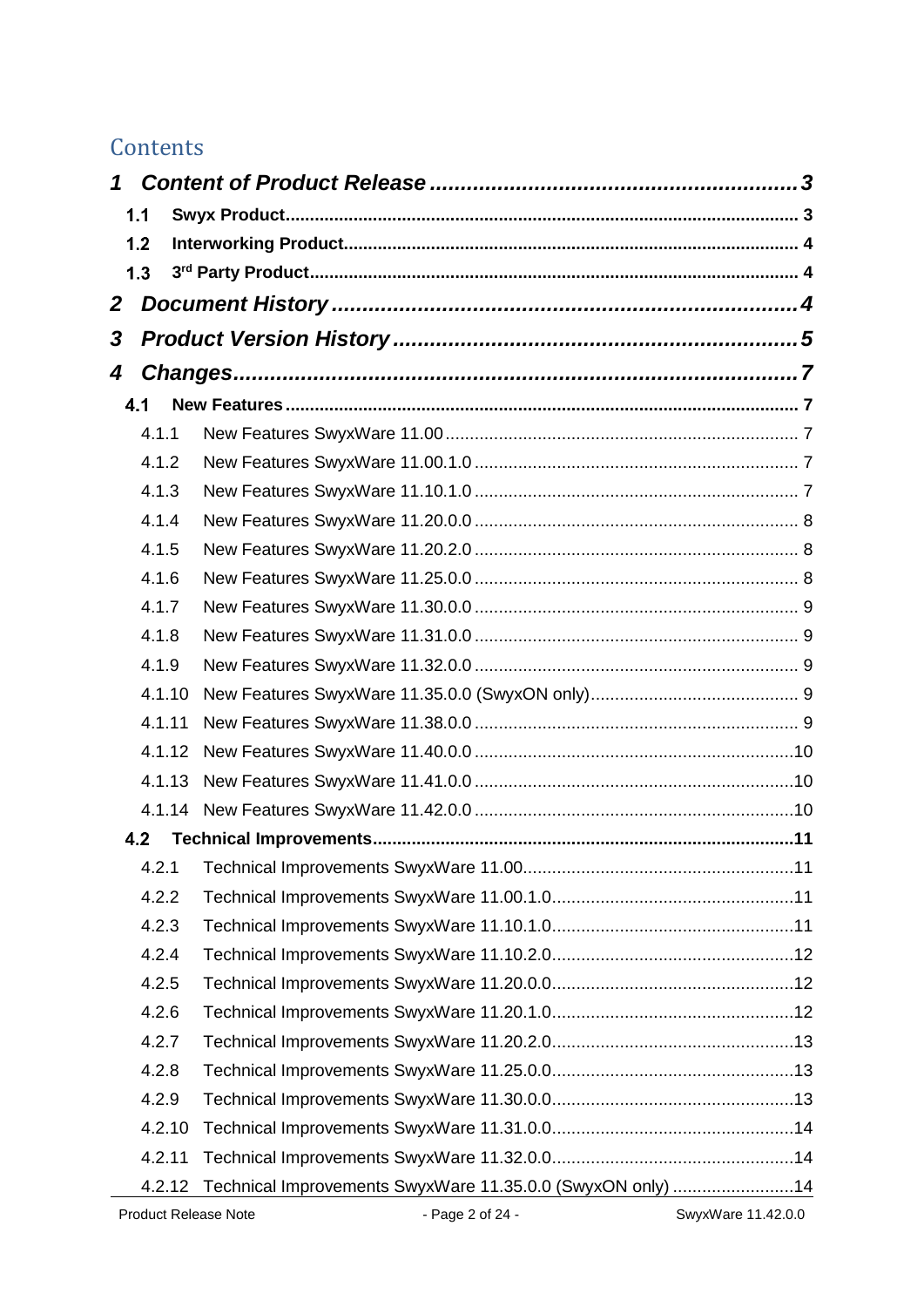|   |     | 4.2.15 |                                                                     |    |
|---|-----|--------|---------------------------------------------------------------------|----|
|   |     |        |                                                                     |    |
| 5 |     |        |                                                                     |    |
|   | 5.1 |        |                                                                     |    |
|   | 5.2 |        |                                                                     |    |
| 6 |     |        |                                                                     |    |
|   | 6.1 |        |                                                                     |    |
|   | 6.2 |        | Operating System Windows 7, 8.1 and Server 2012 R2 or Server 201618 |    |
|   | 6.3 |        |                                                                     |    |
| 7 |     |        |                                                                     |    |
| 8 |     |        |                                                                     |    |
| 9 |     |        |                                                                     |    |
|   |     |        |                                                                     |    |
|   |     |        |                                                                     |    |
|   |     |        |                                                                     | 24 |
|   |     |        |                                                                     |    |

# <span id="page-2-0"></span>**1 Content of Product Release**

# <span id="page-2-1"></span>*Swyx Product*

| <b>Component</b>                     | <b>Filename</b>                        | <b>Version/Build</b> |
|--------------------------------------|----------------------------------------|----------------------|
| <b>Server</b>                        | Setup.msi                              | 11.42.11275.0        |
|                                      | Setup.cab                              |                      |
|                                      | Unattended.xml                         |                      |
| <b>Administration</b>                | Admin32.msi                            | 11.42.11275.0        |
|                                      | Admin64.msi                            |                      |
| Swyxlt!                              | Swyxlt!32.msi                          | 11.42.11275.0        |
|                                      | Swyxlt!64.msi                          |                      |
| Push<br>Notification<br>-Ser<br>vice | PushNotification.msi                   | 1.0.17               |
| <b>SwyxPLUS</b><br>VisualGroups      | SwyxPLUSVisualGroupsIn-<br>staller.exe | 1.1.2                |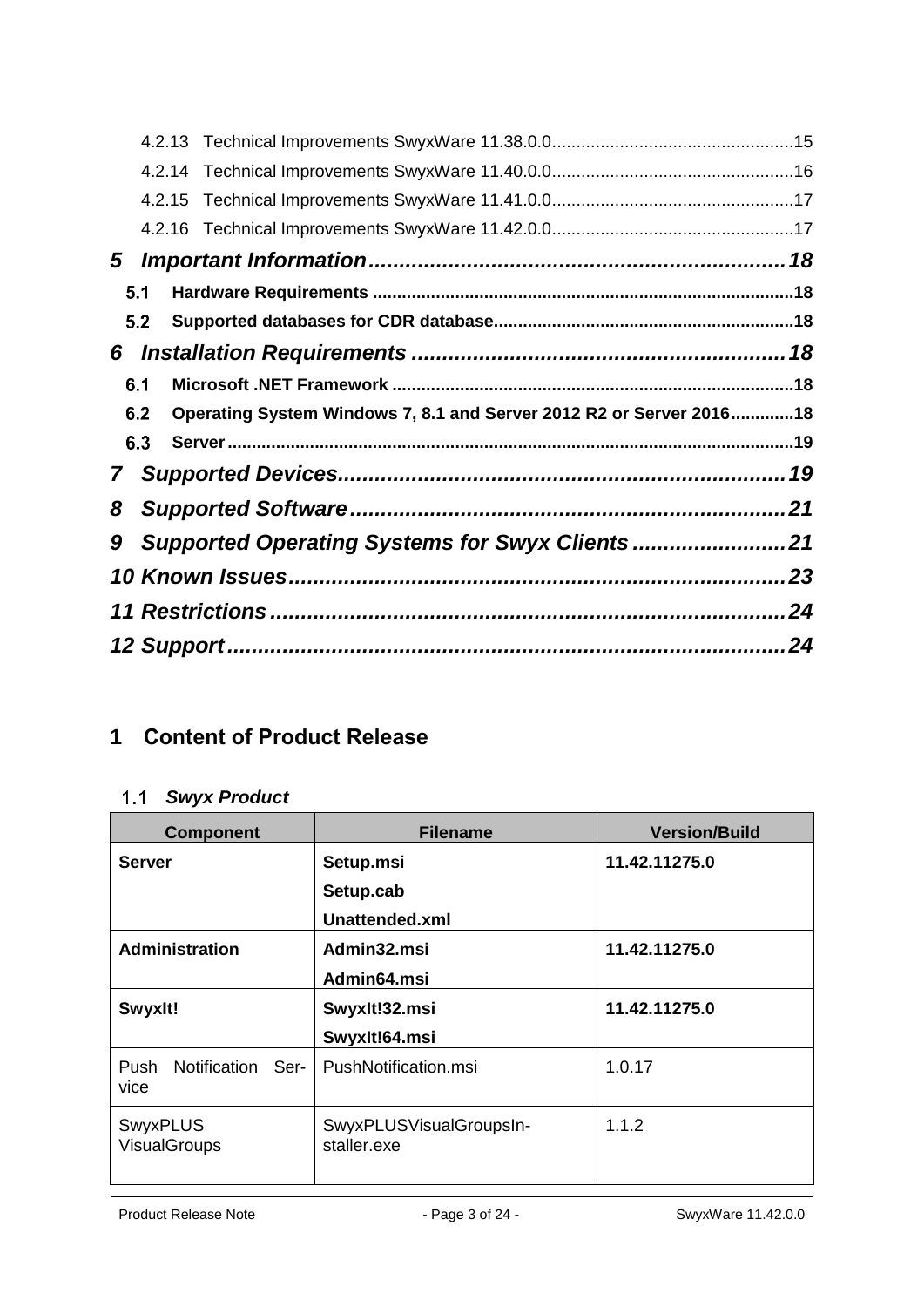| <b>SwyxControlCenter</b> | <b>SwyxControlCenter.msi</b> | 11.40.3444.0 |
|--------------------------|------------------------------|--------------|
|                          |                              |              |

## <span id="page-3-0"></span>*Interworking Product*

| <b>Component</b> | <b>Filename</b>                                                   | <b>Version/Build</b> |
|------------------|-------------------------------------------------------------------|----------------------|
| work             | Microsoft NET Frame-   NDP472-KB4054530-x86-x64-<br>AIIOS-ENU.exe | l v4.7.2 or newer    |

#### <span id="page-3-1"></span>*3 rd Party Product*

| <b>Component</b> | <b>Filename</b> | <b>Version/Build</b> |
|------------------|-----------------|----------------------|
| Lotus/IBM Notes  |                 | 9.0.1                |

# <span id="page-3-2"></span>**2 Document History**

| <b>Version</b> | <b>Date</b> | <b>Remarks</b>                                                                                    | <b>Editor</b>        |
|----------------|-------------|---------------------------------------------------------------------------------------------------|----------------------|
| 1.0            | 26.09.2017  | Product release SwyxWare 11 as General<br>Availability                                            | <b>Product Owner</b> |
| 1.1            | 06.11.2017  | Product release SwyxWare 11.00.1.0 as<br><b>General Availability</b>                              | <b>Product Owner</b> |
| 1.2            | 19.12.2017  | Product release SwyxWare 11.10.1.0 as<br><b>General Availability</b>                              | <b>Product Owner</b> |
| 1.3            | 01.03.2018  | Product release SwyxWare 11.10.2.0 as<br><b>Limited Availability</b>                              | <b>Product Owner</b> |
| 1.4            | 24.05.2018  | Product release SwyxWare 11.20.0.0 as<br><b>General Availability</b>                              | <b>Product Owner</b> |
| 1.5            | 01.06.2018  | Product release SwyxWare 11.20.0.0 with<br>Administration 11.15.0.0 as<br>General<br>Availability | <b>Product Owner</b> |
| 1.6            | 13.06.2018  | Product release SwyxWare 11.20.0.0 with<br>Administration 11.15.0.0 as Limited Avail-<br>ability  | <b>Product Owner</b> |
| 1.7            | 11.07.2018  | Product release SwyxWare 11.20.2.0 as<br><b>General Availability</b>                              | <b>Product Owner</b> |
| 1.8            | 07.09.2018  | Product release SwyxWare 11.25.0.0 as<br><b>General Availability</b>                              | <b>Product Owner</b> |
| 1.9            | 19.09.2018  | Product release SwyxWare 11.30.0.0 as<br><b>General Availability</b>                              | <b>Product Owner</b> |
| 2.0            | 03.10.2018  | Product release SwyxWare 11.31.0.0 as<br><b>General Availability</b>                              | <b>Product Owner</b> |
| 2.1            | 02.11.2018  | Product release SwyxWare 11.32.0.0 as<br><b>General Availability</b>                              | <b>Product Owner</b> |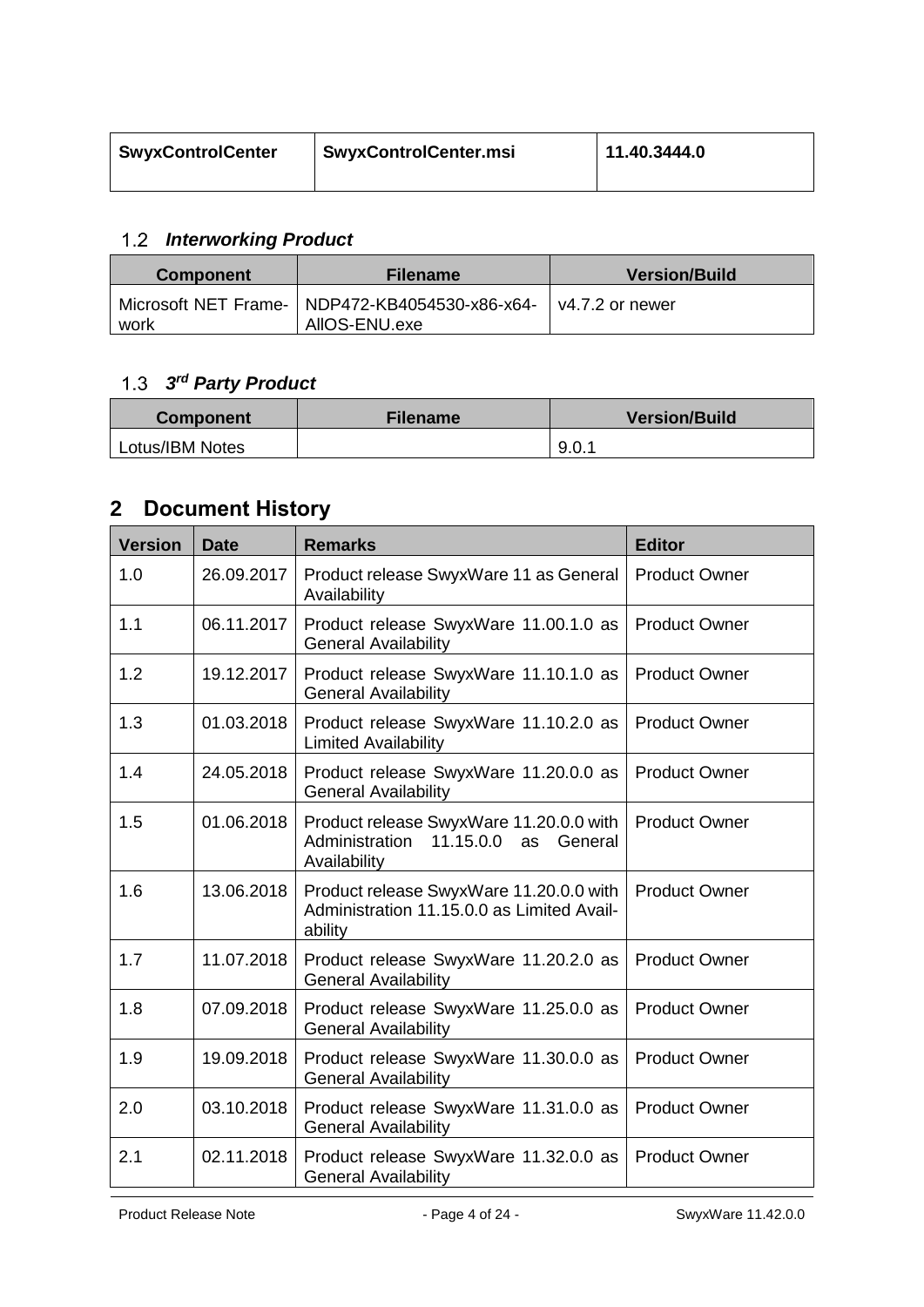| 2.2 |            | 19.11.2018   Product release SwyxWare 11.35.0.0 as<br>General Availability (SwyxON only) | <b>Product Owner</b> |
|-----|------------|------------------------------------------------------------------------------------------|----------------------|
| 2.3 | 20.02.2019 | Product release SwyxWare 11.38.0.0 as   Product Owner<br><b>General Availability</b>     |                      |
| 2.4 | 24.04.2019 | Product release SwyxWare 11.40.0.0 as   Product Owner<br><b>General Availability</b>     |                      |
| 2.5 | 27.05.2019 | Product release SwyxWare 11.41.0.0 as   Product Owner<br><b>General Availability</b>     |                      |
| 2.6 | 14.06.2019 | Product release SwyxWare 11.42.0.0 as   Product Owner<br><b>General Availability</b>     |                      |

# <span id="page-4-0"></span>**3 Product Version History**

| <b>Version</b>        | <b>Date</b> | <b>Remarks</b>                                                        | <b>Editor</b>        |
|-----------------------|-------------|-----------------------------------------------------------------------|----------------------|
| SwyxWare<br>11        | 26.09.2017  | Release Version 11,00,0,0                                             | <b>Product Owner</b> |
| SwyxWare<br>11.00.1.0 | 06.11.2017  | Release Version 11.00.1.0                                             | <b>Product Owner</b> |
| SwyxWare<br>11.10.1.0 | 19.12.2017  | Release Version 11.10.1.0                                             | <b>Product Owner</b> |
| SwyxWare<br>11.10.2.0 | 01.03.2018  | Release Version 11.10.2.0                                             | <b>Product Owner</b> |
| SwyxWare<br>11.20.0.0 | 24.05.2018  | Release Version 11,20,0,0                                             | <b>Product Owner</b> |
| SwyxWare<br>11.20.0.0 | 01.06.2018  | Release Version 11,20.0.0<br>with Administration Version<br>11.15.0.0 | <b>Product Owner</b> |
| SwyxWare<br>11.20.1.0 | 13.06.2018  | Release Version 11.20.1.0<br>with Administration Version<br>11.15.0.0 | <b>Product Owner</b> |
| SwyxWare<br>11.20.2.0 | 11.07.2018  | Release Version 11.20.2.0                                             | <b>Product Owner</b> |
| SwyxWare1<br>1.25.0.0 | 07.09.2018  | Release Version 11,25,0,0                                             | <b>Product Owner</b> |
| SwyxWare1<br>1.30.0.0 | 19.09.2018  | Release Version 11,30,0,0                                             | <b>Product Owner</b> |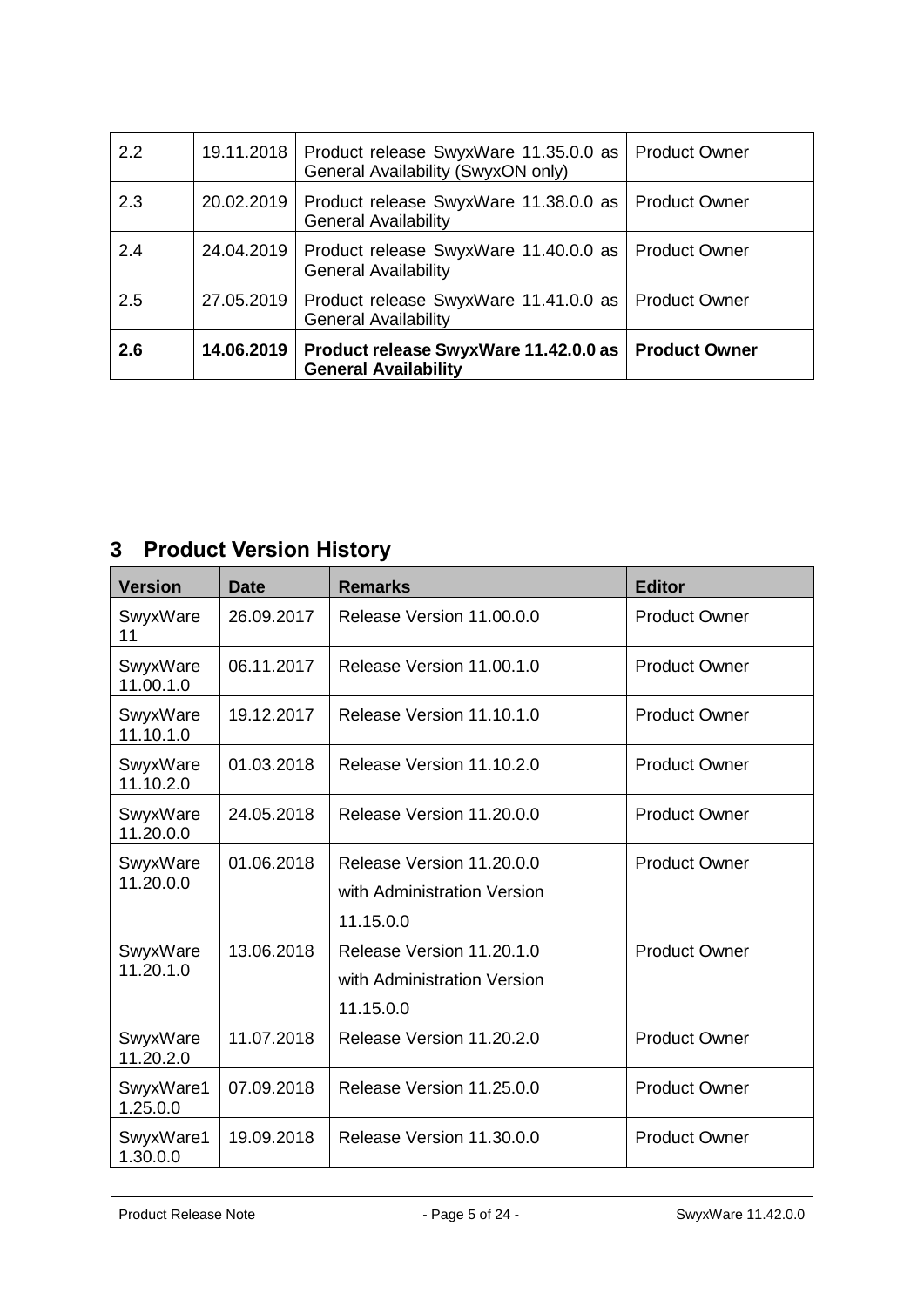| SwyxWare1<br>1.31.0.0        | 04.10.2018 | Release Version 11.31.0.0                  | <b>Product Owner</b> |
|------------------------------|------------|--------------------------------------------|----------------------|
| SwyxWare1<br>1.32.0.0        | 02.11.2018 | Release Version 11.32.0.0                  | <b>Product Owner</b> |
| SwyxWare1<br>1.35.0.0        | 19.11.2018 | Release Version 11.35.0.0 (SwyxON<br>only) | <b>Product Owner</b> |
| SwyxWare1<br>1.38.0.0        | 20.02.2019 | Release Version 11,38,0,0                  | <b>Product Owner</b> |
| SwyxWare1<br>1.40.0.0        | 24.04.2019 | Release Version 11.40.0.0                  | <b>Product Owner</b> |
| SwyxWare1<br>1.41.0.0        | 27.05.2019 | Release Version 11.41.0.0                  | <b>Product Owner</b> |
| <b>SwyxWare</b><br>11.42.0.0 | 14.06.2019 | Release Version 11.42.0.0                  | <b>Product Owner</b> |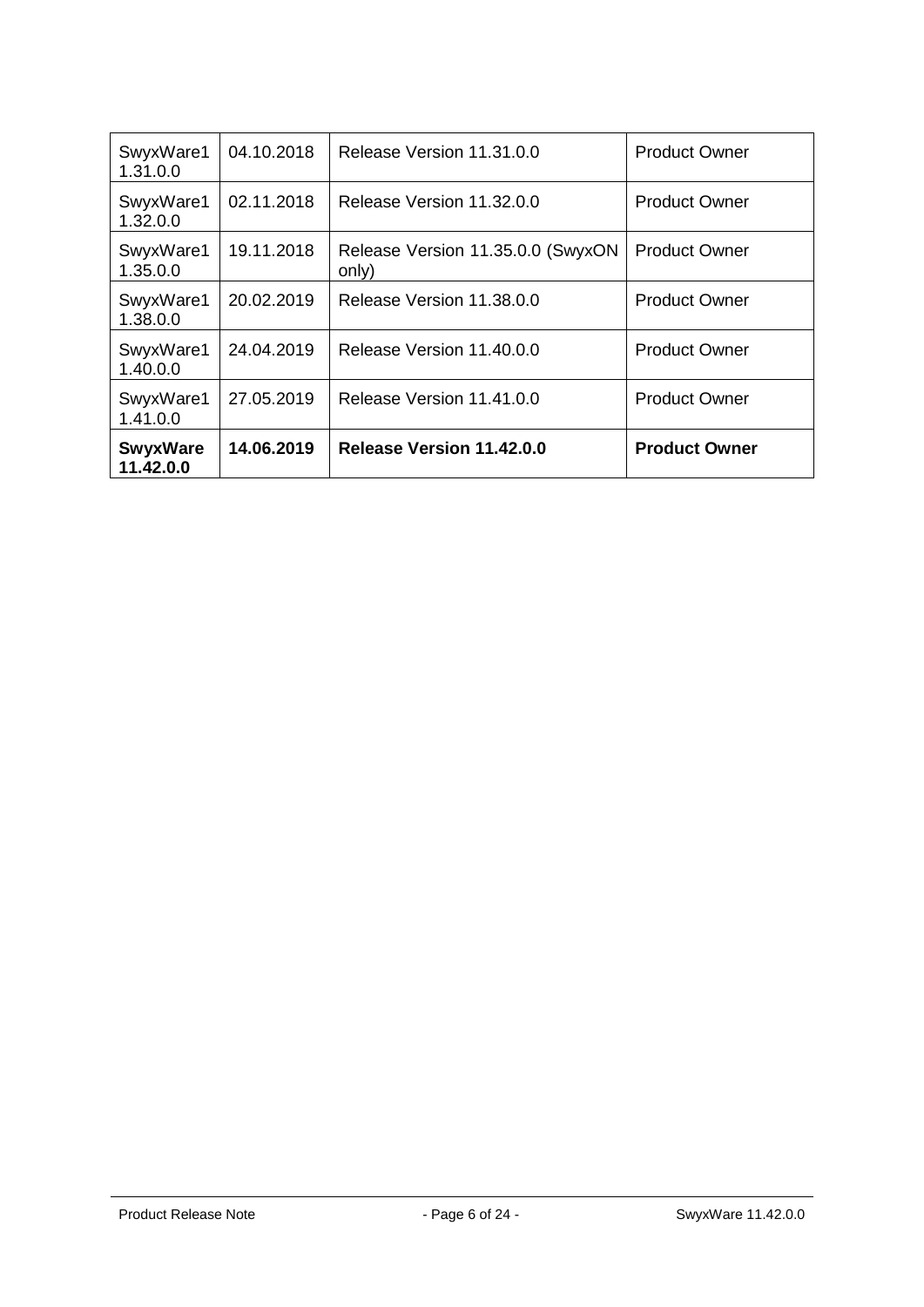## <span id="page-6-1"></span><span id="page-6-0"></span>**4 Changes**

#### *New Features*

| Feature                             | Summary                                                                                      |
|-------------------------------------|----------------------------------------------------------------------------------------------|
| SwyxPhones L6X                      | New Phones types L62, L64 and L66 with new firmware are inte-<br>grated now.                 |
| SwyxPLUS Visu-<br>alGroups          | Provides an intelligent, visual queuing functionality for SwyxWare.                          |
| <b>Push Notification</b><br>Service | Enables push notifications and Call-Kit Integration for "Swyx Mobile"<br>for $iOS''(v2.0.0)$ |
| Configuration Plan-<br>ner          | Central Webservice to predefine and export a SwyxWare configuration.                         |
| <b>Property Cloning</b>             | Cloning properties of a user to a group of users.                                            |
| Swyxlt! HD and<br><b>UHD Skins</b>  | New Skins for high resolution displays.                                                      |

## <span id="page-6-2"></span>*4.1.1 New Features SwyxWare 11.00*

## <span id="page-6-3"></span>*4.1.2 New Features SwyxWare 11.00.1.0*

| Feature                           | Summary                                                                                                                                                                                                                                                                                                                                        |
|-----------------------------------|------------------------------------------------------------------------------------------------------------------------------------------------------------------------------------------------------------------------------------------------------------------------------------------------------------------------------------------------|
| Automatic data-<br>base rebuilder | The update check tool for the SwyxWare database is now included<br>in the setup. In a case of updating a SwyxWare with an initial instal-<br>lation version 6.xx or older it is in rare circumstances is possible that<br>the database will be corrupted. This version automatically corrects<br>the database error during the update process. |
| 131351                            | According to RFC 3311, 5.2, a new SDP offer which has to be an-<br>swered by a SDP answer.                                                                                                                                                                                                                                                     |

## <span id="page-6-4"></span>*4.1.3 New Features SwyxWare 11.10.1.0*

| Feature                                               | Summary                                                                                                                               |
|-------------------------------------------------------|---------------------------------------------------------------------------------------------------------------------------------------|
| <b>Push Notifications</b><br>for Android              | Integration of the Push Notification service for Android devices.                                                                     |
| SwyxExpress: New<br><b>GUI script</b>                 | New installation GUI for SwyxExpress.                                                                                                 |
| New Firmware for<br>L615, L640, L660                  | Version V3 R0.40.0                                                                                                                    |
| New Firmware for<br>L62, L64, L66                     | <b>Version V1 R1.13.0</b>                                                                                                             |
| Support of multi-<br>colour LEDs for<br>L62, L64, L66 | - use different LED colors to display presence state for speed dial<br>keys<br>- use different LED colors for line keys<br>- hold kev |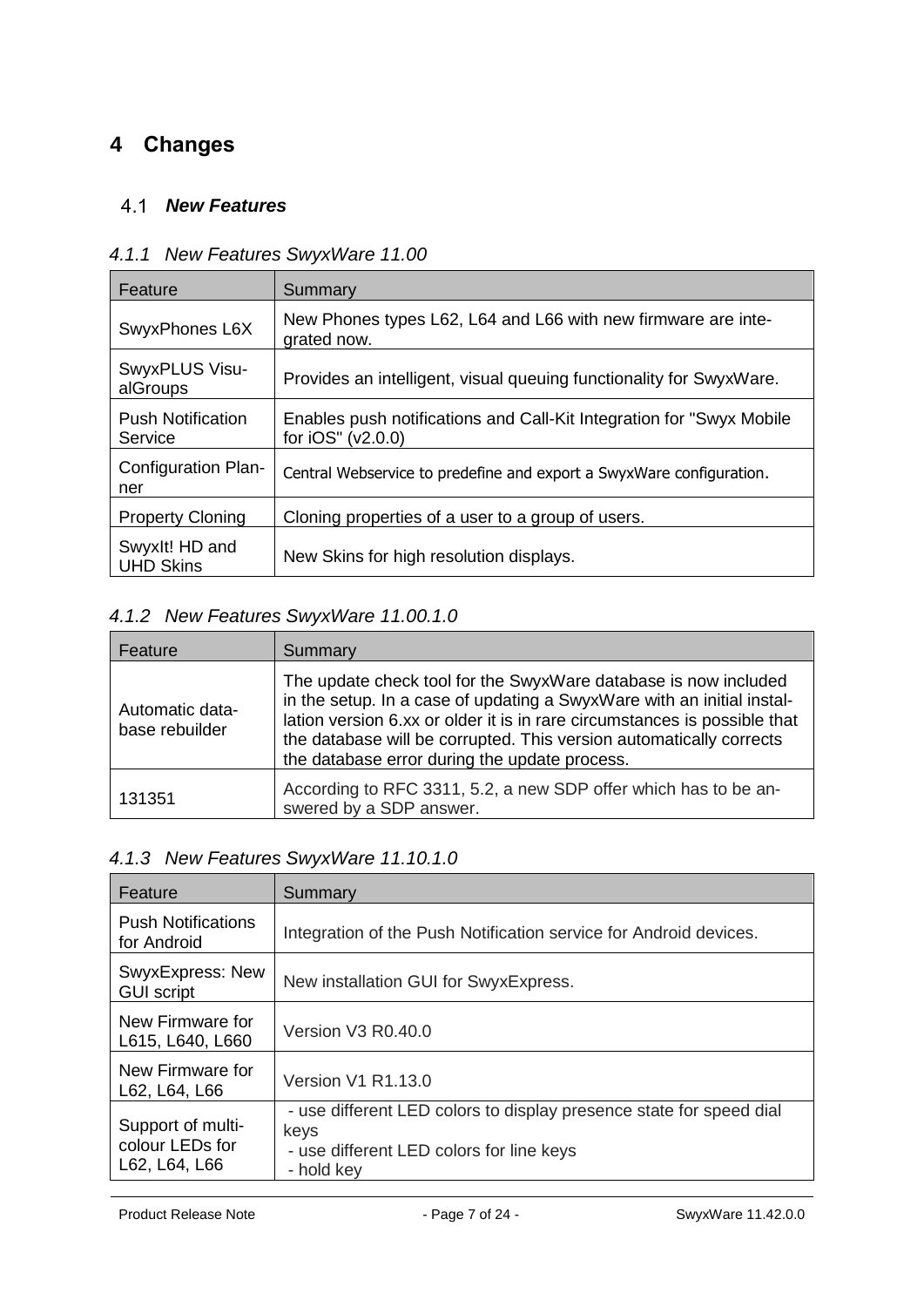| Windows 10 Up-<br>date                                                 | Windows 10 Fall Creators Update supported                                                                                                                                         |
|------------------------------------------------------------------------|-----------------------------------------------------------------------------------------------------------------------------------------------------------------------------------|
| <b>Swyx Connector</b><br>for Skype for Busi-<br>ness enhance-<br>ments | Usable in Windows Terminal Server environments.<br>Direct Swyx dial of the Skype for Business- and Outlook Contacts.<br>Indicate the correct call state amongst all participants. |

## <span id="page-7-0"></span>*4.1.4 New Features SwyxWare 11.20.0.0*

| Feature                             | Summary                                                                                                                            |
|-------------------------------------|------------------------------------------------------------------------------------------------------------------------------------|
| GDPR (DSGVO)<br>compliance          | <b>CDR regarding GDPR compliant</b>                                                                                                |
| GDPR (DSGVO)<br>compliance          | Server Log file and change log regarding GDPR compliant. Configu-<br>ration of Log file GDPR compliant.                            |
| GDPR (DSGVO)<br>compliance          | Add GDPR (DSGVO) to documentation                                                                                                  |
| GDPR (DSGVO)<br>compliance          | Swyxlt! Log file Regarding GDPR compliant                                                                                          |
| <b>VisualGroups</b>                 | Latest OCX file included in SwyxIt! Client setup                                                                                   |
| <b>Push Notification</b><br>Service | New version 1.0.14<br>Fixed: No DNS caching for http2<br>Fixed: Start new log file each day<br>Fixed: PN Service crashes sometimes |

## <span id="page-7-1"></span>*4.1.5 New Features SwyxWare 11.20.2.0*

| Feature                                              | Summary                         |
|------------------------------------------------------|---------------------------------|
| <b>Swyx Connector</b><br>for Skype for Busi-<br>ness | New improvements and bug fixing |

# <span id="page-7-2"></span>*4.1.6 New Features SwyxWare 11.25.0.0*

| Feature                                | Summary                                                                                                                                                                                     |
|----------------------------------------|---------------------------------------------------------------------------------------------------------------------------------------------------------------------------------------------|
| Yealink<br>phones                      | Support of Yealink SIP T4xS Desk phones with Swyx Server feature<br>(License "Feature Pack for certified SIP phones" is required)                                                           |
| Swyx Control<br>Center (SCC)           | Comfortable administration of the certain SwyxWare server settings in-<br>cluding of certified SIP Phones Online Help:<br>http://help.swyx.com/controlcenter/1.00/web/Swyx/en-US/index.html |
| <b>SIP Provider</b><br><b>Profiles</b> | Additional SIP Service Provider Profiles: NetCom BW, Peoplefone,<br>Serveurcom, Net-cloud                                                                                                   |
| UPN login                              | New additional authentication option for users through a Unique Principal<br>Name.<br>http://help.swyx.com/11.25/Administration/Swyx/en-                                                    |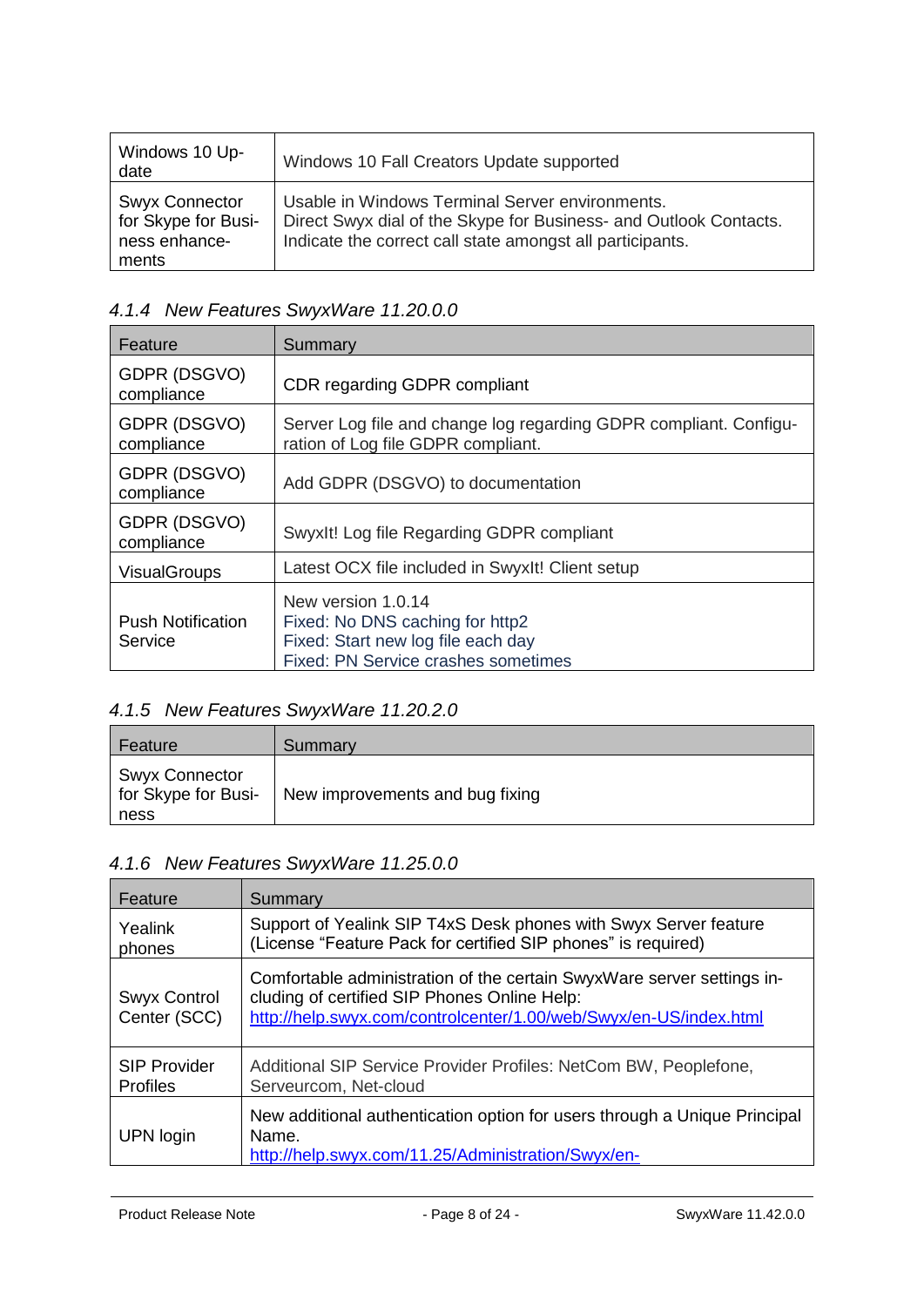| US/index.html#page/help%2Fchap_userconfiguration.12.08.html%23 |
|----------------------------------------------------------------|
|                                                                |

#### <span id="page-8-0"></span>*4.1.7 New Features SwyxWare 11.30.0.0*

| Feature                             | Summary                                                                                                                                                                                                                                                        |
|-------------------------------------|----------------------------------------------------------------------------------------------------------------------------------------------------------------------------------------------------------------------------------------------------------------|
| <b>Swyx Control</b><br>Center (SCC) | Comfortable administration of the certain SwyxWare server settings in-<br>cluding of certified SIP Phones extended by the configuration of CDRs,<br>Groups and Locations.<br>Online Help:<br>http://help.swyx.com/controlcenter/1.00/web/Swyx/en-US/index.html |

### <span id="page-8-1"></span>*4.1.8 New Features SwyxWare 11.31.0.0*

| Feature                             | Summary                                                                       |
|-------------------------------------|-------------------------------------------------------------------------------|
| <b>Swyx Control</b><br>Center (SCC) | The handling of the CDR settings and download was improved and ex-<br>tended. |
| Improvements                        | http://help.swyx.com/controlcenter/1.00/web/Swyx/en-US/index.html             |

### <span id="page-8-2"></span>*4.1.9 New Features SwyxWare 11.32.0.0*

| Feature                        | Summary                                                                                                                                                                                                   |
|--------------------------------|-----------------------------------------------------------------------------------------------------------------------------------------------------------------------------------------------------------|
| Push Notifica-<br>tion Service | New version 1.0.17<br>Fixed: improved reachability in case of network switches                                                                                                                            |
| Yealink<br>phones              | Support of TAP certified Yealink Conference Phones (Certification pend-<br>ing, announcement on the third-party section of swyx.com)<br>Required License: "SwyxPLUS Feature Pack for Certified SIPPhones" |

## <span id="page-8-3"></span>*4.1.10 New Features SwyxWare 11.35.0.0 (SwyxON only)*

| Feature                            | Summary                                                                             |
|------------------------------------|-------------------------------------------------------------------------------------|
| <b>Intersite Pres-</b><br>ence     | Intersite Presence signalling in hybrid scenario (SwyxWare on premises<br>+ SwyxON) |
|                                    | [Requires On Premises installation of SwyxWare 11.31.0.0 or higher]                 |
| <b>Stability En-</b><br>hancements | SwyxOn related stability Enhancements                                               |

#### <span id="page-8-4"></span>*4.1.11 New Features SwyxWare 11.38.0.0*

| Feature                       | Summary                                                                                                                                                                                                 |
|-------------------------------|---------------------------------------------------------------------------------------------------------------------------------------------------------------------------------------------------------|
| <b>Swyx Meeting</b>           | Possibility to use Swyx Meeting as new collaboration method out of<br>Swyxlt!                                                                                                                           |
| Swyxlt! Up-<br>date Notifier  | Administrator ruled possibility to inform SwyxIt! users about the availabil-<br>ity of new Swyxlt! versions and offer a direct link to install the new ver-<br>sion (needs activation by administrator) |
| <b>Windows</b><br>Server 2019 | Support of Windows Server 2019                                                                                                                                                                          |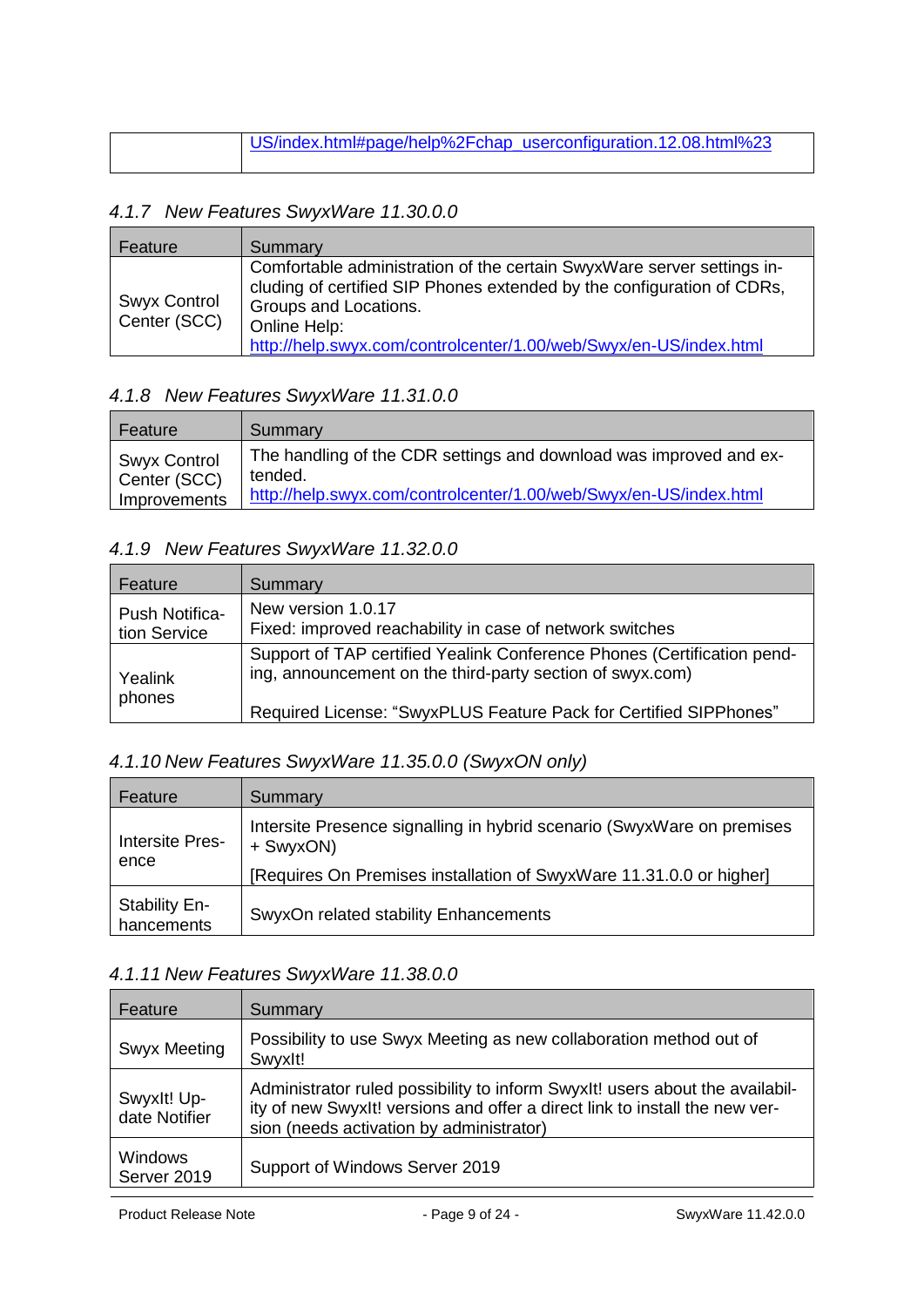## <span id="page-9-0"></span>*4.1.12 New Features SwyxWare 11.40.0.0*

#### (Note: Due to critical Issues Release was recalled on 2019-05-07)

| <b>Feature</b>                | <b>Summary</b>                                                                                                                                                                                                                                                                                       |
|-------------------------------|------------------------------------------------------------------------------------------------------------------------------------------------------------------------------------------------------------------------------------------------------------------------------------------------------|
|                               | P-Early-Media is a SIP header defined in RFC 5009. This header is<br>$\bullet$<br>used to authorize and control early media flows in interconnected SIP<br>between<br><b>PBX</b><br>and<br><b>SIP</b><br>networks<br>(e.g.<br>provider).<br>RFC 3960: Early Media and Ringing Tone Generation in SIP |
| P-Early Media                 | RFC 5009: SIP P-Early-Media Header                                                                                                                                                                                                                                                                   |
|                               | Special (DTAG defined) early media handling procedures<br>٠                                                                                                                                                                                                                                          |
|                               | SIP Forking including early media (RFC 3261)<br>$\bullet$                                                                                                                                                                                                                                            |
|                               | RFC 6228: SIP Response 199 Early Dialog Terminated<br>$\bullet$                                                                                                                                                                                                                                      |
| DATEV en-<br>hancements       | Automated and manual transfer of call data to DATEV is now possible<br>even after a call has ended                                                                                                                                                                                                   |
| Office 64-bit<br>support      | Interworking of SwyxIt! and Microsoft Office is now supported with 64-bit<br>versions of Microsoft Office 2016 and 2019                                                                                                                                                                              |
|                               | (Support of the 32bit MS Office Versions remains as specified before, Of-<br>fice 2007 - 2019)                                                                                                                                                                                                       |
|                               | Generation of the Self-Signed certificates during the installation<br>$\bullet$                                                                                                                                                                                                                      |
|                               | Refactored grid filtering<br>٠                                                                                                                                                                                                                                                                       |
| <b>SCC Enhance-</b><br>ments  | Extended multilanguage support (German, English, Italian, French,<br>Dutch)                                                                                                                                                                                                                          |
|                               | Phone manager service configuration<br>$\bullet$                                                                                                                                                                                                                                                     |
|                               | Voicemail configuration as a part of the global System and default<br>settings                                                                                                                                                                                                                       |
|                               | Bulk upload of the Desk-Phones (MAC Addresses)                                                                                                                                                                                                                                                       |
|                               | Configuration of the default provisioning URL                                                                                                                                                                                                                                                        |
| <b>Visual Groups</b><br>1.1.2 | Latest OCX file included in SwyxIt! Client setup                                                                                                                                                                                                                                                     |

### <span id="page-9-1"></span>*4.1.13 New Features SwyxWare 11.41.0.0*

#### (Bug-fix release of recalled SwyxWare 11.40)

| Feature            | <b>Summary</b> |
|--------------------|----------------|
| (Refer to<br>11.40 |                |

## <span id="page-9-2"></span>*4.1.14 New Features SwyxWare 11.42.0.0*

(Bug-fix release)

| / Fe<br>eature | ummary |
|----------------|--------|
|                |        |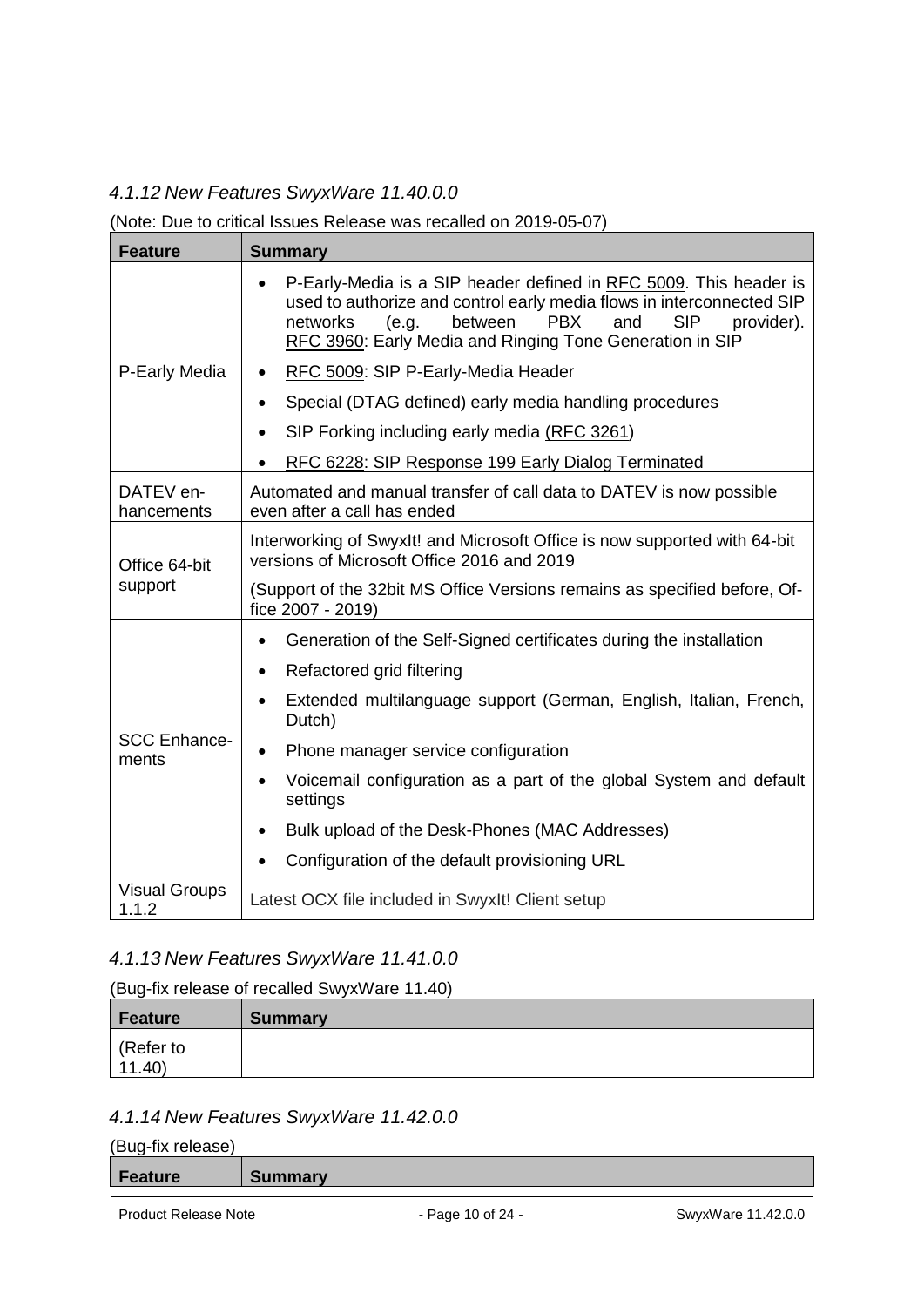| <sup>l</sup> (Refer to<br>11.40 |  |
|---------------------------------|--|
|                                 |  |

#### <span id="page-10-0"></span> $4.2$ *Technical Improvements*

## <span id="page-10-1"></span>*4.2.1 Technical Improvements SwyxWare 11.00*

| Internal ID  | Summary                                                                                                |
|--------------|--------------------------------------------------------------------------------------------------------|
| 160218-39493 | QoS sometimes does not work. New manual in KB2340.                                                     |
| 150806-38637 | Voicemail is not recorded for call after failed redirection by script.                                 |
| 160620-40110 | LinkMgr: Trunk recording file cannot not be saved                                                      |
| 160803-40341 | SwyxPhone L640: Ringtones cannot be changed                                                            |
| 161109-40923 | PhoneMgr: Sometimes OpenStage HFA phone is registered multiple<br>times                                |
| 170213-41429 | Phone auto login configuration does not work correctly                                                 |
| 170329-41645 | No payload on Call Forwarding Unconditional                                                            |
| 170403-41672 | FaxSrv: Received FAX is lost if temporal SFF file cannot not be written                                |
| 170314-41599 | DNS Resolution: NAPTR and SRV queries are skipped if a SIP regis-<br>trar port is provided             |
| 1772         | Number replacement rules also affects PAI                                                              |
| 1429         | LinkMgr: Suddenly call recording stopped and service must be re-<br>started to recover                 |
| 1213         | LinkMgr: Allocated RTP/RTCP ports should be freed properly if STUN<br>failed without causing exception |
|              | New ISDN driver 8.0.0.16                                                                               |

## <span id="page-10-2"></span>*4.2.2 Technical Improvements SwyxWare 11.00.1.0*

| Internal ID | Summary                                                                                    |
|-------------|--------------------------------------------------------------------------------------------|
| 137407      | vSDP error is fixed.                                                                       |
| 138877      | Welcome E-Mail is fixed.                                                                   |
| 131351      | According to RFC 3311, 5.2, a new SDP offer which has to be an-<br>swered by a SDP answer. |

## <span id="page-10-3"></span>*4.2.3 Technical Improvements SwyxWare 11.10.1.0*

| Internal ID | <b>Summary</b>                                                   |
|-------------|------------------------------------------------------------------|
| 139794      | vSDP error fixed                                                 |
| 142902      | Unattended setup: misleading warning message during installation |
| 140061      | Call transfer via SwyxLink fails in various scenarios            |
| 139977      | User is unable to unhold call after failed blind call transfer   |

Product Release Note **- Page 11 of 24 - SwyxWare 11.42.0.0**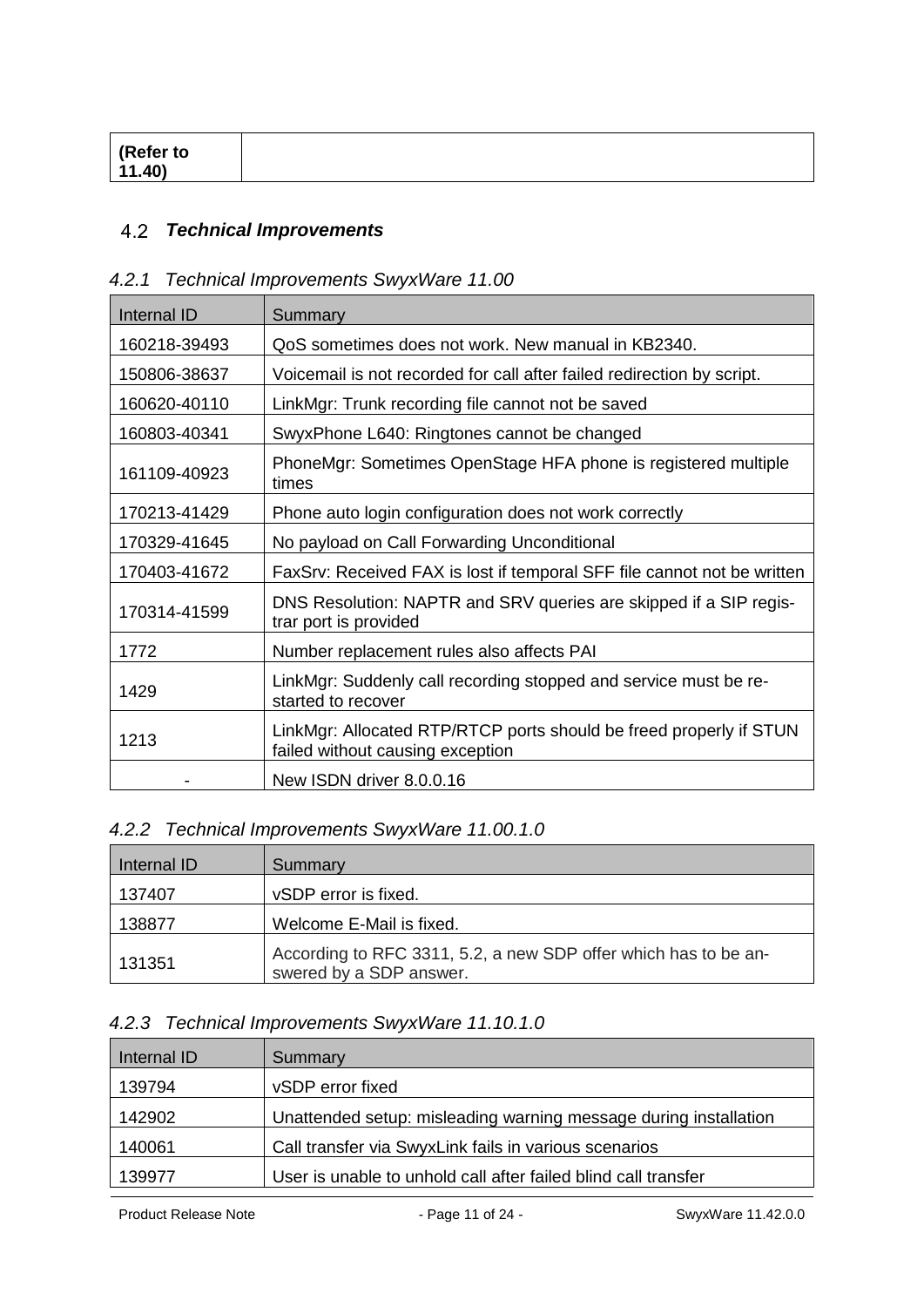| 133596 | Administration: The "Repeat Preshared-Key" input field only accepts<br>numeric values |
|--------|---------------------------------------------------------------------------------------|
| 141801 | Swyxlt: Conversation recording throws error message                                   |
| 139487 | Administration: SIP User Id is not saved if "No authentication" is se-<br>lected      |
| 138999 | SwyxFax client asks for server address on every start if configured<br>manually       |
| 140851 | Microsoft GSM wave files are not played correctly in call routing<br>scripts.         |

# <span id="page-11-0"></span>*4.2.4 Technical Improvements SwyxWare 11.10.2.0*

| Internal ID | Summary                                                        |
|-------------|----------------------------------------------------------------|
| 144813      | Firmware upgrade SIP to HFA does not work with SwyxPhones L62G |

## <span id="page-11-1"></span>*4.2.5 Technical Improvements SwyxWare 11.20.0.0*

| Internal ID | Summary                                                                                                                                     |
|-------------|---------------------------------------------------------------------------------------------------------------------------------------------|
| 118806      | Visual Groups: Registry keys are not deleted after uninstalling Visu-<br>alGroups                                                           |
| 136960      | Visual Groups: After uninstalling and installing Visual Groups again, a<br>warning message that Visual Groups is already installed appears. |
| 137009      | Visual Groups: Several bugs in the Config Wizard when no license is<br>available                                                            |
| 147775      | Sometimes the IpPbx server service cannot read the whitelist after<br>phone whitelist update                                                |
| 141170      | Admin: Speed dials cannot be cloned if source user is part of destina-<br>tion group                                                        |
| 155373      | Unattended setup fails if RecFolder in source database is empty string                                                                      |
| 148214      | Swyxlt user own presence state is no longer available after "switching"<br>network connection (LAN to WLAN)                                 |
| 142054      | Connection via SIP-Gateway Mode the call forwarding failed with<br>G.722                                                                    |

## <span id="page-11-2"></span>*4.2.6 Technical Improvements SwyxWare 11.20.1.0*

| Internal ID | Summary                                                                                          |
|-------------|--------------------------------------------------------------------------------------------------|
| 156604      | IpPbxSrv: After update to v11.20 unexpected crash after submitting a<br>callback-on-busy request |
| 156073      | SwyxON: Systems that were migrated from DELAN1 cannot be ad-<br>ministrated (Server Properties)  |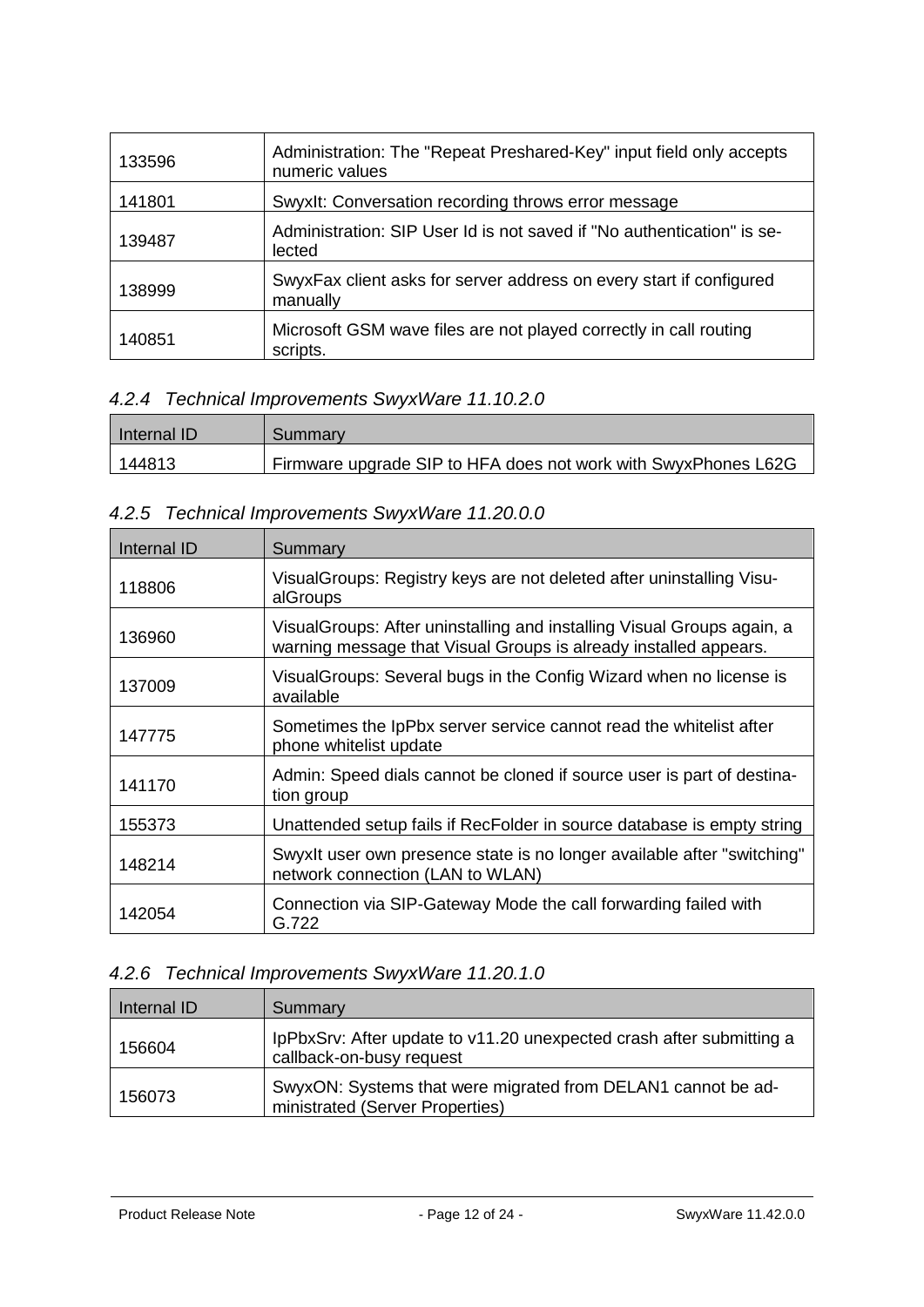| Internal ID | Summary                                                                                              |
|-------------|------------------------------------------------------------------------------------------------------|
| 156408      | Database bug in SwyxWare Administration                                                              |
| 123034      | VisualContacts: "DATEV Click" feature does not work if the "XPhone<br>Virtual Directory" is used     |
| 156377      | SwyxExpress: DE language selection for SwyxWare does NOT work<br>for region Switzerland and Austria  |
| 139516      | DTMF not working in call forwarding scenario (SIP trunk)                                             |
| 157350      | SNMP: All strings are truncated to first character                                                   |
| 144395      | CDR: since update to SwyxWare 11.10.x the "state" field is partly lo-<br>calized                     |
| 156739      | Swyxlt Outlook Addin throws exception on Outlook start                                               |
| 156273      | IpPbxSrv: during service startup CDR entries with empty Origination-<br>Number field will be deleted |
| 117742      | VisualContacts: LDAP configuration is written to HKCU even if nothing<br>is changed                  |
| 156660      | Rel11.20: MWI for SIP Devices does not work                                                          |
| 156377      | SwyxExpress: DE language selection for SwyxWare does NOT work<br>for region Switzerland and Austria  |

### <span id="page-12-0"></span>*4.2.7 Technical Improvements SwyxWare 11.20.2.0*

#### <span id="page-12-1"></span>*4.2.8 Technical Improvements SwyxWare 11.25.0.0*

| Internal ID (Ticket<br>ID)                           | Summary                                                                                      |
|------------------------------------------------------|----------------------------------------------------------------------------------------------|
| 158571 (5090,<br>5092, 5531,<br>5573, 5919,<br>5974) | LinkMgr: DNS based load balancing on DT SIP platform causes trou-<br>ble - complete solution |
| 157631                                               | Non-escaped quotation marks (") in display name lead to dropped call                         |
| 155498 (3966,<br>4927, 4928)                         | No media streaming between Swyx Mobile and DECT 510 devices                                  |
| 144901 (4852)                                        | IpPbxPowershellModule: "Get-IpPbxGroupMember" can cause CDS<br>memory and performance issues |
| 143970 (3172)                                        | FaxServer is creating rising cpu load if no license or no fax channel is<br>configured       |
| 161412 (6419)                                        | HD skins are corrupt and can't be used                                                       |

## <span id="page-12-2"></span>*4.2.9 Technical Improvements SwyxWare 11.30.0.0*

| Internal ID (Ticket Summary<br> D |
|-----------------------------------|
|-----------------------------------|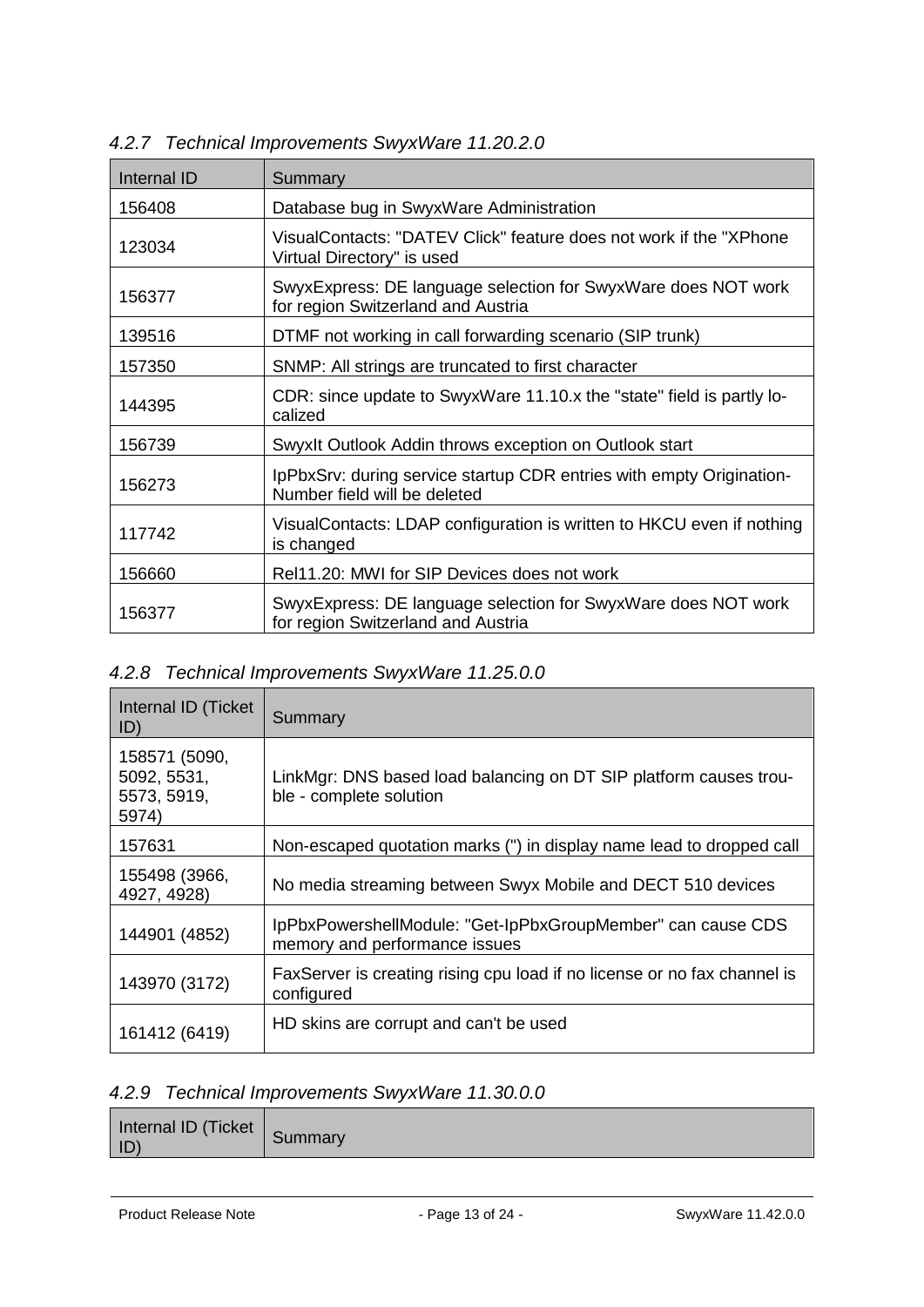| 162371 (6708) | Admin: If the default realm for SIP devices is changed the SIP user |
|---------------|---------------------------------------------------------------------|
|               | credentials of all users are removed                                |

### <span id="page-13-0"></span>*4.2.10 Technical Improvements SwyxWare 11.31.0.0*

| Internal ID (Ticket<br>$ D\rangle$    | Summary                                                                       |
|---------------------------------------|-------------------------------------------------------------------------------|
| 164504 (6042,<br>6608, 6932,<br>7107) | PhoneMgr: User has multiple phone registrations with the same IP ad-<br>dress |

### <span id="page-13-1"></span>*4.2.11 Technical Improvements SwyxWare 11.32.0.0*

| Internal ID (Ticket<br>ID)                                                                                      | Summary                                                                                                       |
|-----------------------------------------------------------------------------------------------------------------|---------------------------------------------------------------------------------------------------------------|
| 165501                                                                                                          |                                                                                                               |
| (7033, 7172,<br>7173, 7174,<br>7207, 7353,<br>7417, 7562,<br>7569, 7581,<br>7633, 7781,<br>7555, 7557,<br>7562) | Swyxlt: Call Pickup is not possible if client is running in CTI mode                                          |
| 162936<br>(7779)                                                                                                | Swyxlt: IpPbxOutlookAccess.exe process still running after Swyxlt and<br>Outlook were closed                  |
| 166670                                                                                                          |                                                                                                               |
| (6998, 7004,<br>7030, 7031,<br>7218, 7246,<br>7383, 7452,<br>7551)                                              | Call forwarding symbol on SwyxPhone displays is not shown if for-<br>warding was enabled via Swyxlt           |
| 163537                                                                                                          |                                                                                                               |
| (6023, 6070,<br>6526, 7339,<br>7447, 7782)                                                                      | Swyxlt: If a new network connection is detected the client re-establish<br>the connection to the IpPbx server |
| 165597<br>(6174, 6175,<br>6653)                                                                                 | Swyxlt: Outlook 365/2016 shows a warning message on every start<br>because of the Voicemail Player            |

### <span id="page-13-2"></span>*4.2.12 Technical Improvements SwyxWare 11.35.0.0 (SwyxON only)*

| Internal ID (Ticket   Summary<br>$ $ ID) |                                                              |
|------------------------------------------|--------------------------------------------------------------|
| 163356                                   | Admin: Cloning of speeddials does not work in every scenario |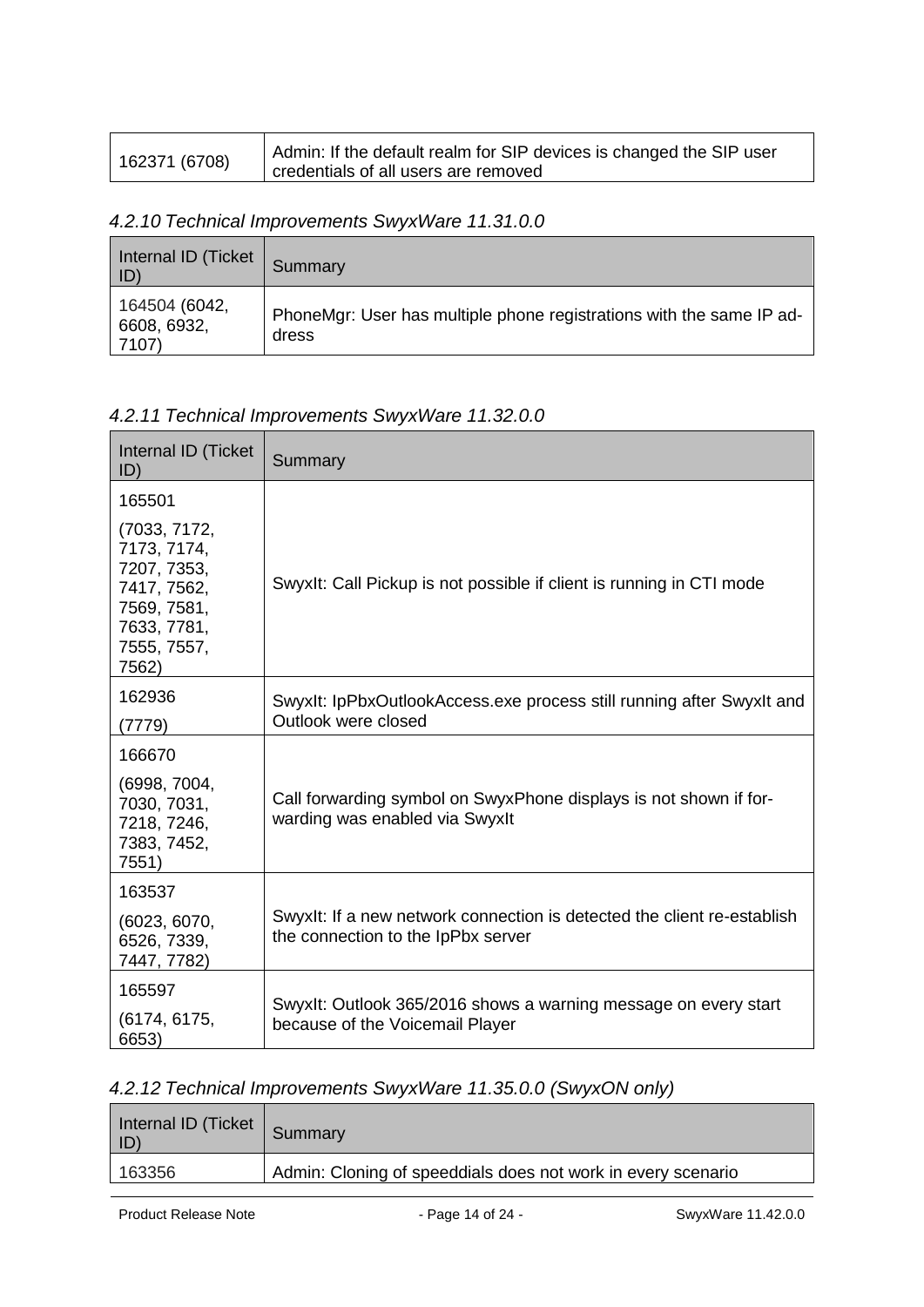| (6445)                      |                                                                                    |
|-----------------------------|------------------------------------------------------------------------------------|
| 141080                      |                                                                                    |
| (2191, 2270,<br>2432, 2533) | Supp: Call transfer via SwyxLink fails in various scenarios (Complete<br>solution) |
| 144067                      | CDR ScriptConnectedDate/Time not set in 'ProceedWithDestination'                   |
| (2769)                      | call flows                                                                         |
| 144137                      | Supp: Manipulation of the CallingPartyName via script does work in                 |
| (2677)                      | every scenario (11.20)                                                             |
| 154390                      | IpPbxSrv: inbound calls are having the 'PublicAccessPrefix' CDR field              |
| (5014)                      | populated which confuses CDR analysis tooling                                      |
| 157764                      | Admin: Feature profile cannot be edited after creation until the list of           |
| (5649)                      | all profiles is reloaded                                                           |
| 157773                      | IpPbxSrv: Hold & Call transfer to initiate conference fails for call which         |
| (5295)                      | are unconditional forwarded to external destination                                |
| 159564                      | Telekom SIP trunk TCP: long delay while inbound call until call is de-             |
| (7115)                      | livered to destination                                                             |
| 164863                      | Admin: The feature "Disable user after failed login attemps" cannot be             |
| (6959)                      | enabled anymore                                                                    |

# <span id="page-14-0"></span>*4.2.13 Technical Improvements SwyxWare 11.38.0.0*

| Internal ID (Ticket<br>ID)  | Summary                                                                        |
|-----------------------------|--------------------------------------------------------------------------------|
| 99906                       | SwyxIt: Only the first 40 speeddials are copied from template user if a        |
| (1247)                      | new user is added                                                              |
| 117102                      |                                                                                |
| (1585, 6608,<br>7921)       | LCD contrast not set upon user login                                           |
| 141080                      |                                                                                |
| (2191, 2270,<br>2432, 2533) | Call transfer via SwyxLink fails in various scenarios (Complete solu-<br>tion) |
| 144067                      | CDR ScriptConnectedDate/Time not set in 'ProceedWithDestination'               |
| (2769)                      | call flows                                                                     |
| 144137                      | Manipulation of the CallingPartyName via script does work in every             |
| (2677)                      | scenario (11.20)                                                               |
| 154390                      | Inbound calls are having the 'PublicAccessPrefix' CDR field populated          |
| (5014)                      | which confuses CDR analysis tooling                                            |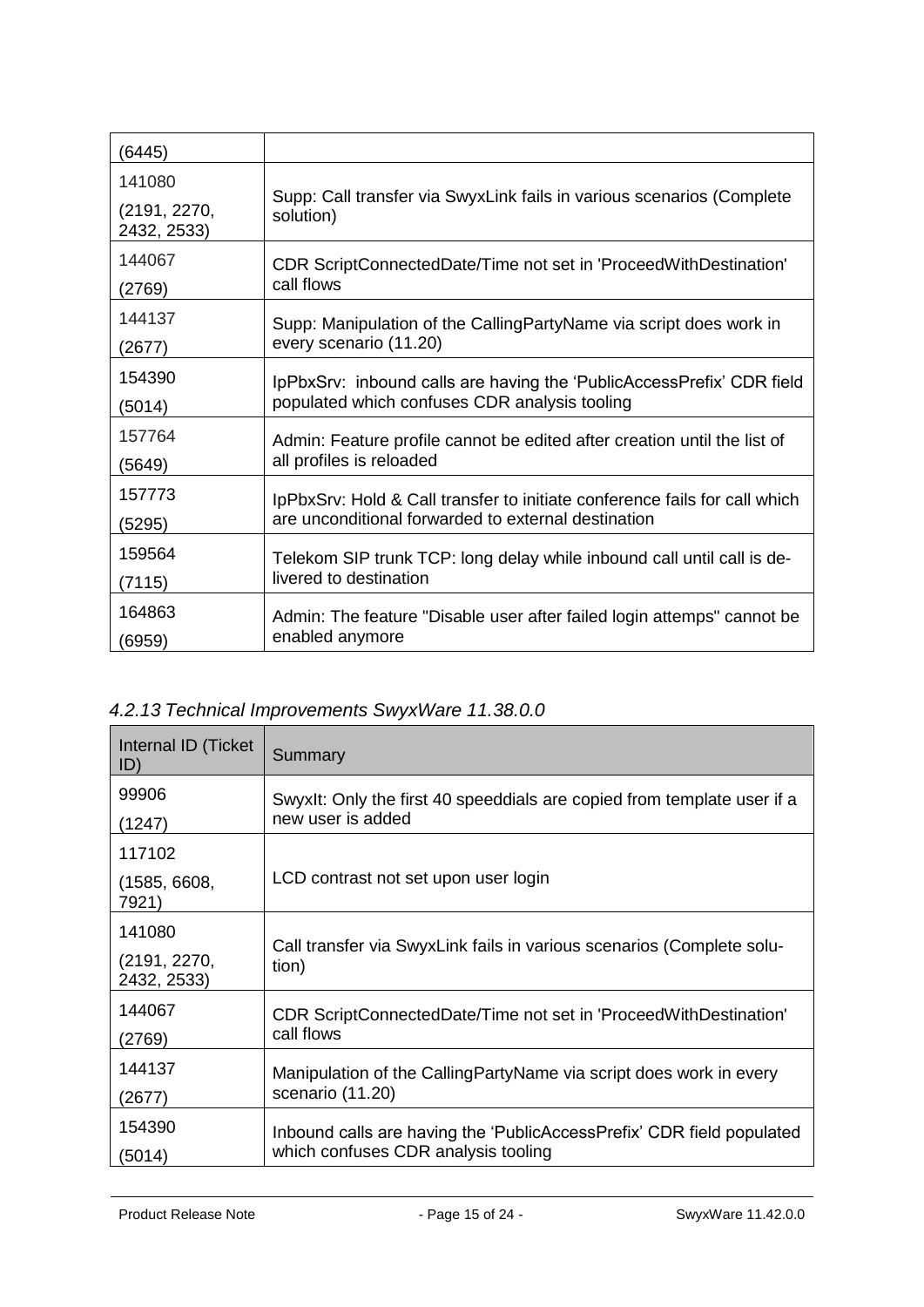| 156903                               | VisualContacts: Swyxlt UI freezes sometimes for up to 30 seconds if                                                        |
|--------------------------------------|----------------------------------------------------------------------------------------------------------------------------|
| (7392)                               | the Visual Contacts LDAP Server is not reachable                                                                           |
| 157764                               | Admin: Feature profile cannot be edited after creation until the list of                                                   |
| (5649)                               | all profiles is reloaded                                                                                                   |
| 157773                               | Hold & Call transfer to initiate conference fails for call which are un-<br>conditional forwarded to external destination  |
| 159564                               | Telekom SIP trunk TCP: long delay while inbound call until call is de-                                                     |
| (7115)                               | livered to destination                                                                                                     |
| 159662                               | L6x: Phone performance affected by conversation list                                                                       |
| (6084, 6753)                         | (fixed with firmware V1 R2.8.0)                                                                                            |
| 163351                               |                                                                                                                            |
| (6927, 6942,<br>7247, 7673,<br>7889) | Swyxlt: Visual Groups statistics do not work correctly in CTI mode                                                         |
| 163356                               |                                                                                                                            |
| (6445)                               | Admin: Cloning of speeddials does not work in every scenario                                                               |
| 164863                               | Admin: The feature "Disable user after failed login attemps" cannot be                                                     |
| (6959)                               | enabled anymore                                                                                                            |
| 167585                               | SCC: Users cannot be added to a group                                                                                      |
| (7485)                               |                                                                                                                            |
| 169690                               | Outlook Addin: GAL resolution does not work within Netphone Client                                                         |
| (7760, 7801)                         | <b>OEM</b> version                                                                                                         |
| 171435                               | LDAPSync: CDS memory consumption increases until critical level if<br>editable phone book contains large number of entries |
| 171744                               | SCC: No adequate error message in case of already registered MAC<br>address in Yealink RPS                                 |
| 171810                               | Unattended configuration does not work on German Windows Server                                                            |
| (8388)                               | 2016                                                                                                                       |
| 175562                               | Yealink: LDAP access to phonebook suddenly stops after <n> days</n>                                                        |
| (201009, 201517)                     | (usually 42!) with 'invalid credential' error                                                                              |

## <span id="page-15-0"></span>*4.2.14 Technical Improvements SwyxWare 11.40.0.0*

| Internal ID<br>(Ticket ID)  | <b>Summary</b>                                                      |
|-----------------------------|---------------------------------------------------------------------|
| 80431                       |                                                                     |
| (1052, 4866,<br>6285, 7970, | Swyxlt: On outgoing calls with a P300 device attached to a notebook |
| 109143)                     | the callee voice is also played via PC speaker                      |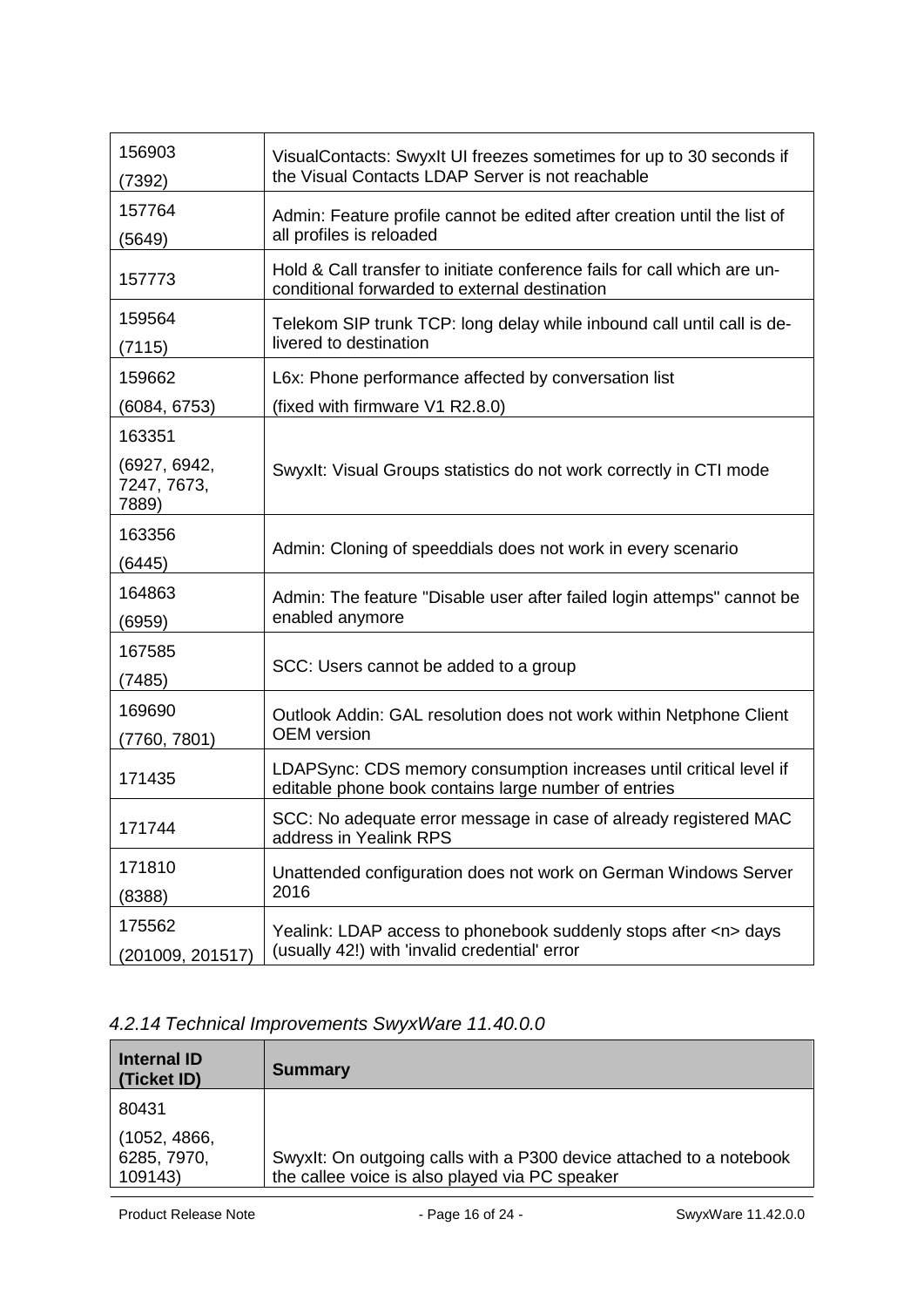| 123035                                                      | Supp: SwyxFax beendet die Verbindung nach einer Faxübertragung                                                                      |
|-------------------------------------------------------------|-------------------------------------------------------------------------------------------------------------------------------------|
| (2006, 7084)                                                | nicht mehr                                                                                                                          |
| 142075                                                      | PEM: GK-Testcenter, Defect #989: SIP-Trunk: Ring Back Tone is in-                                                                   |
| (989)                                                       | audible in case of calling VoLTE subscriber                                                                                         |
| 159124                                                      |                                                                                                                                     |
| (5693, 5721,<br>5959, 6332,<br>7081, 7595,<br>8244, 201982) | Swyxlt: It is not possible to enter spaces in skin search field if Swyxlt<br>is in CTI mode                                         |
| 160014<br>(6055)                                            | PEM: GK-Testcenter: No Voice Connection if SDP Content is in SIP<br>181 but not in 200 OK                                           |
| 160358                                                      |                                                                                                                                     |
| (5882, 6126,<br>7565, 200612,<br>202183)                    | Swyxlt: Hook on via hotkey or linekey contextmenu does not work in<br>CTI mode                                                      |
| 162374                                                      |                                                                                                                                     |
| (6546, 7329)                                                | Swyxlt: Dialing via F11 hot key does not work from Excel in CTI mode                                                                |
| 167885                                                      |                                                                                                                                     |
| (7586, 7643,<br>7818, 8087,<br>201050, 203046)              | Outgoing calls initiated via F11 or VisualContact do not have a public<br>line access prefix if CTI is enabled with a Yealink phone |
|                                                             | SwyxIT: fulltext search is NOT possible for special characters like '&'                                                             |
| 171632                                                      | in CTI mode                                                                                                                         |
| 177657                                                      |                                                                                                                                     |
| (203481)                                                    | Swyxlt: client does not pop-up as foreground window on outgoing call                                                                |
| 178830                                                      |                                                                                                                                     |
| (203643)                                                    | SwyxOn - CDRs Time Stamp Drift in CSV Files                                                                                         |

# <span id="page-16-0"></span>*4.2.15 Technical Improvements SwyxWare 11.41.0.0*

| <b>Internal ID</b><br>(Ticket ID) | <b>Summary</b>                                                                                           |
|-----------------------------------|----------------------------------------------------------------------------------------------------------|
| 180874                            | LinkMgr: After update to v11.40 outgoing calls via M-Net trunks<br>fail (may affect other provider too!) |
| 180786<br>(205289, 205345)        | SwyxWare DE: A newly created trunk get calling right "Deny all<br>calls" -> NO incoming call possible!   |

## <span id="page-16-1"></span>*4.2.16 Technical Improvements SwyxWare 11.42.0.0*

| <b>Internal ID</b><br>(Ticket ID) | <b>Summary</b> |
|-----------------------------------|----------------|
|-----------------------------------|----------------|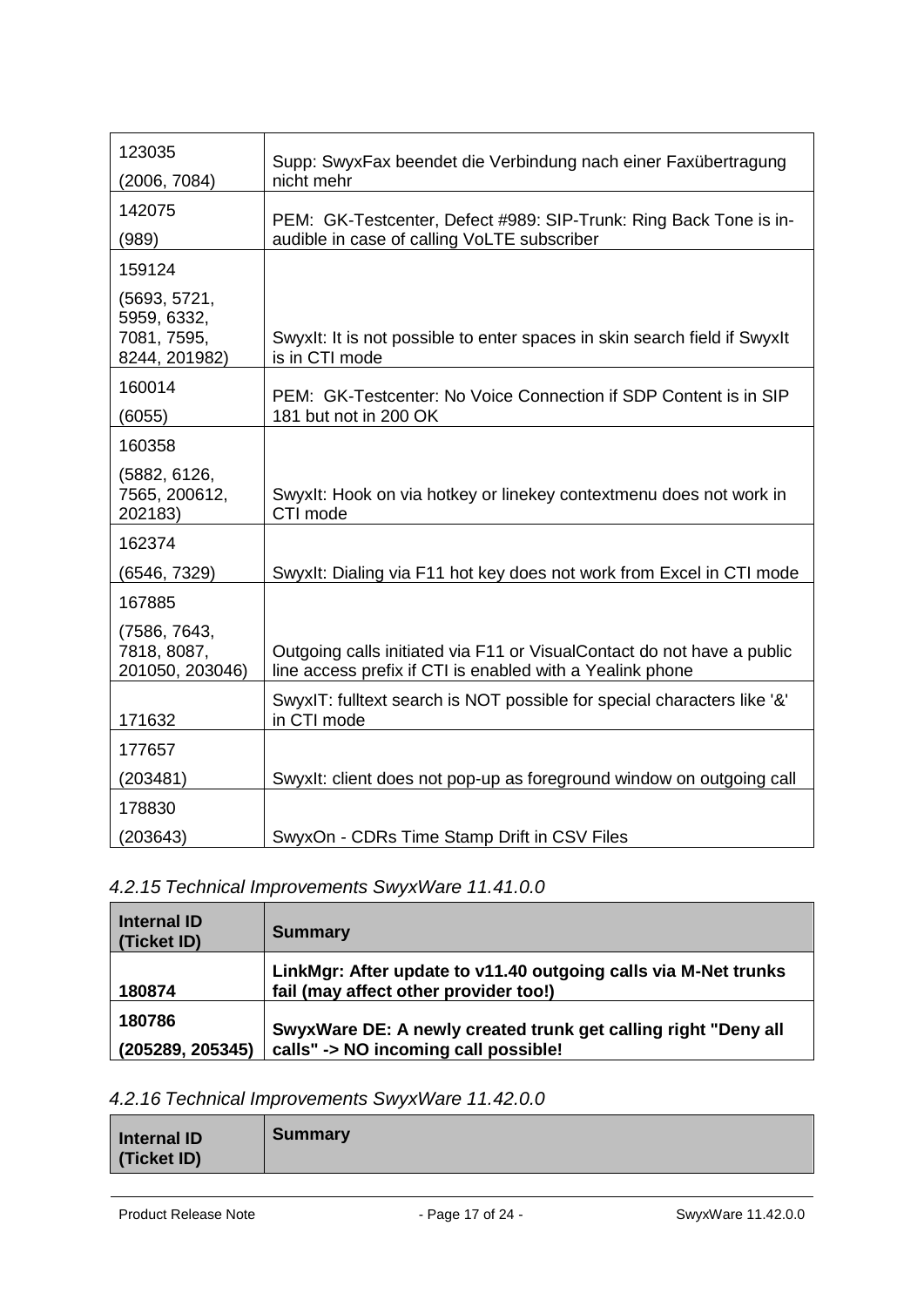| 182473   |                                                            |
|----------|------------------------------------------------------------|
| (206401) | L6x: Old firmware version reference in FirmwareInfo.xml    |
| 169670   | Unattended setup overwrites manually changed Firmware set- |
| (206364) | tings regardless of parameter                              |

## <span id="page-17-1"></span><span id="page-17-0"></span>**5 Important Information**

#### *Hardware Requirements*

If you want to use the new SwyxControlCenter (MS IIS is the prerequisite for this) and Yealink devices, we recommend using at least 4GB RAM.

Knowledge Base article: [https://www.swyx.com/products/support/knowledge-base/article-de](https://www.swyx.com/products/support/knowledge-base/article-details/swyxknowledge/kb2155.html)[tails/swyxknowledge/kb2155.html](https://www.swyx.com/products/support/knowledge-base/article-details/swyxknowledge/kb2155.html)

#### <span id="page-17-2"></span>*Supported databases for CDR database*

From this release onwards, for saving the Call Detail Records (CDR), only the following databases are supported:

- Microsoft SQL Server
- MySQL (ODBC)
- PostgreSQL (ODBC)

## <span id="page-17-4"></span><span id="page-17-3"></span>**6 Installation Requirements**

#### *Microsoft .NET Framework*

For the installation of (or an update to) SwyxWare 11.38 or SwyxIt! 11.38 (or higher) the installation of .NET 4.7.2 or newer is required.

Details:

[https://support.microsoft.com/en-us/help/4054566/microsoft-net-framework-4-7-2-for-windows-8-](https://support.microsoft.com/en-us/help/4054566/microsoft-net-framework-4-7-2-for-windows-8-1-windows-rt-8-1-and-windo) [1-windows-rt-8-1-and-windo](https://support.microsoft.com/en-us/help/4054566/microsoft-net-framework-4-7-2-for-windows-8-1-windows-rt-8-1-and-windo)

#### <span id="page-17-5"></span> $6.2$ *Operating System Windows 7, 8.1 and Server 2012 R2 or Server 2016*

The SwyxWare 11.20 and newer needs new C Runtime and C++ Redist packages. Those are already available in Windows 10 and Server 2016 and 2019.

If Windows 7, 8.1 or Server 2012 R2 are used, please install the last updates for these operating systems. The new C Runtime and C++ Redist packages will be installed with these updates.

Details:

<https://support.microsoft.com/en-us/help/2999226/update-for-universal-c-runtime-in-windows>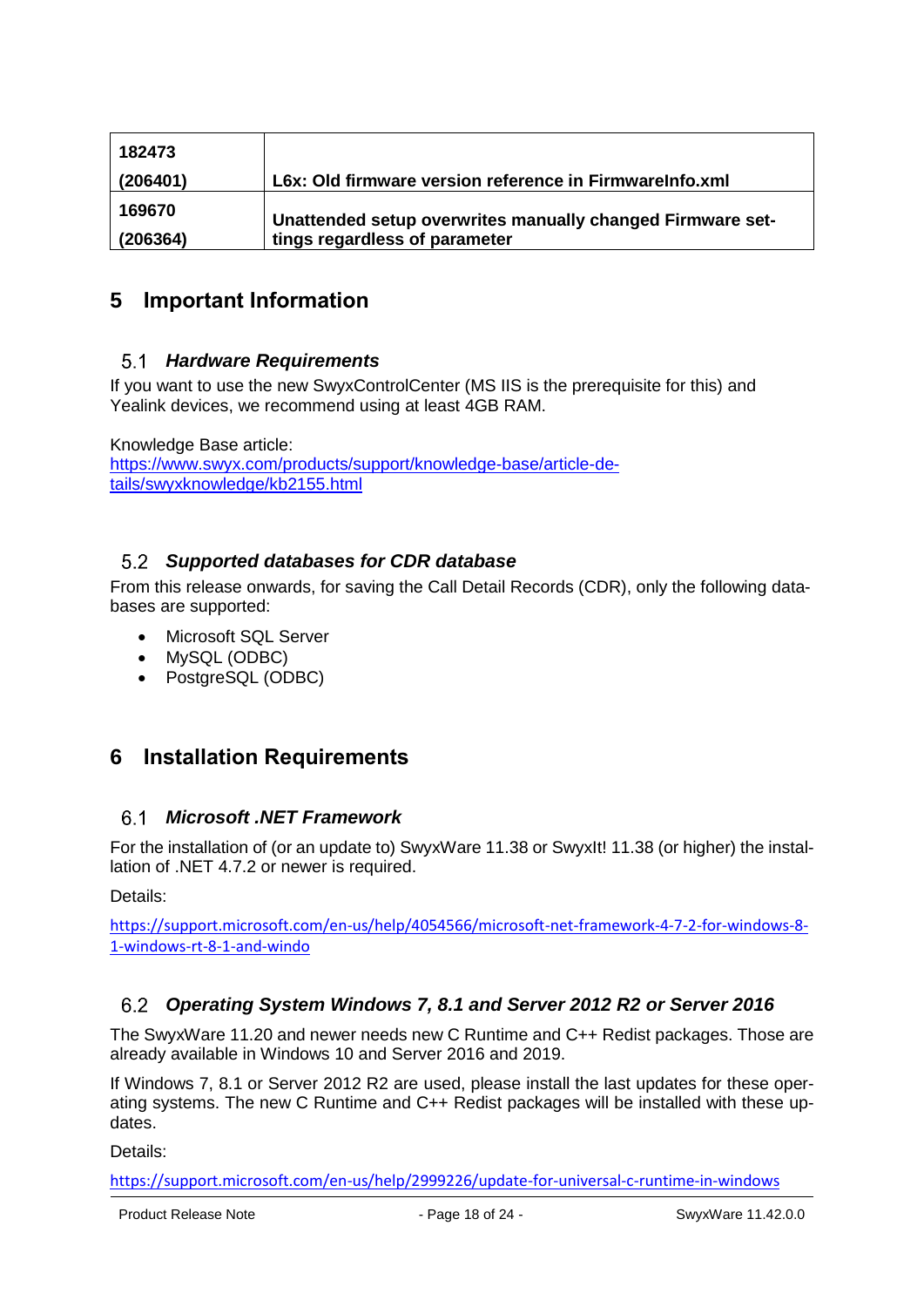#### <span id="page-18-0"></span>https://support.microsoft.com/en-us/help/2977003/the-latest-supported-visual-c-downloads

#### *Server*

#### **Windows OS requirement: please ensure that ongoing or due Windows updates are completed before starting to install or update SwyxWare components.**

The table below shows the Operating System requirements for the corresponding SwyxWare components.

| <b>Component</b>                           | <b>OS</b>                                                                                                             | <b>Server requirements</b>                                                                                              |
|--------------------------------------------|-----------------------------------------------------------------------------------------------------------------------|-------------------------------------------------------------------------------------------------------------------------|
| SwyxWare<br>Server                         | Windows Server 2012 R2<br>(last updates)<br>Windows Server 2016<br>Windows Server 2019                                | Change for the hardware require-<br>ments.                                                                              |
| Swyxlt!<br>(e.g. Terminal<br>server usage) | Windows Server 2008 SP1<br>Windows Server 2012 R2 SP1<br>(last updates)<br>Windows Server 2016<br>Windows Server 2019 | Detailed requirements are provided<br>by the following KB Article:<br><b>Recommended Computer Equipment</b><br>(kb2155) |
| SwyxWare as<br>standalone<br>Gateway       | Windows 8.1 (last updates)<br>Windows Server 2012 R2<br>(last updates)<br>Windows Server 2016<br>Windows Server 2019  |                                                                                                                         |

## <span id="page-18-1"></span>**7 Supported Devices**

| <b>Type</b>    | <b>Product</b>         | <b>Preferred Version</b> |
|----------------|------------------------|--------------------------|
|                | SwyxPhone L62 100 MBPS | <b>HFA V1 R2.8.0</b>     |
|                | SwyxPhone L62          | <b>HFA V1 R2.8.0</b>     |
|                | SwyxPhone L64          | <b>HFA V1 R2.8.0</b>     |
|                | SwyxPhone L66          | <b>HFA V1 R2.8.0</b>     |
|                | SwyxPhone L615         | <b>HFA V3 R0.40.0</b>    |
| <b>Devices</b> | SwyxPhone L620         | HFA V3 R0.40.0           |
|                | SwyxPhone L640         | <b>HFA V3 R0.40.0</b>    |
|                | SwyxPhone L660         | <b>HFA V3 R0.40.0</b>    |
|                | Swyx Handset P280      | $V$ 1.88                 |
|                | Swyx Handset P300      |                          |
|                | Actual Jabra headsets  |                          |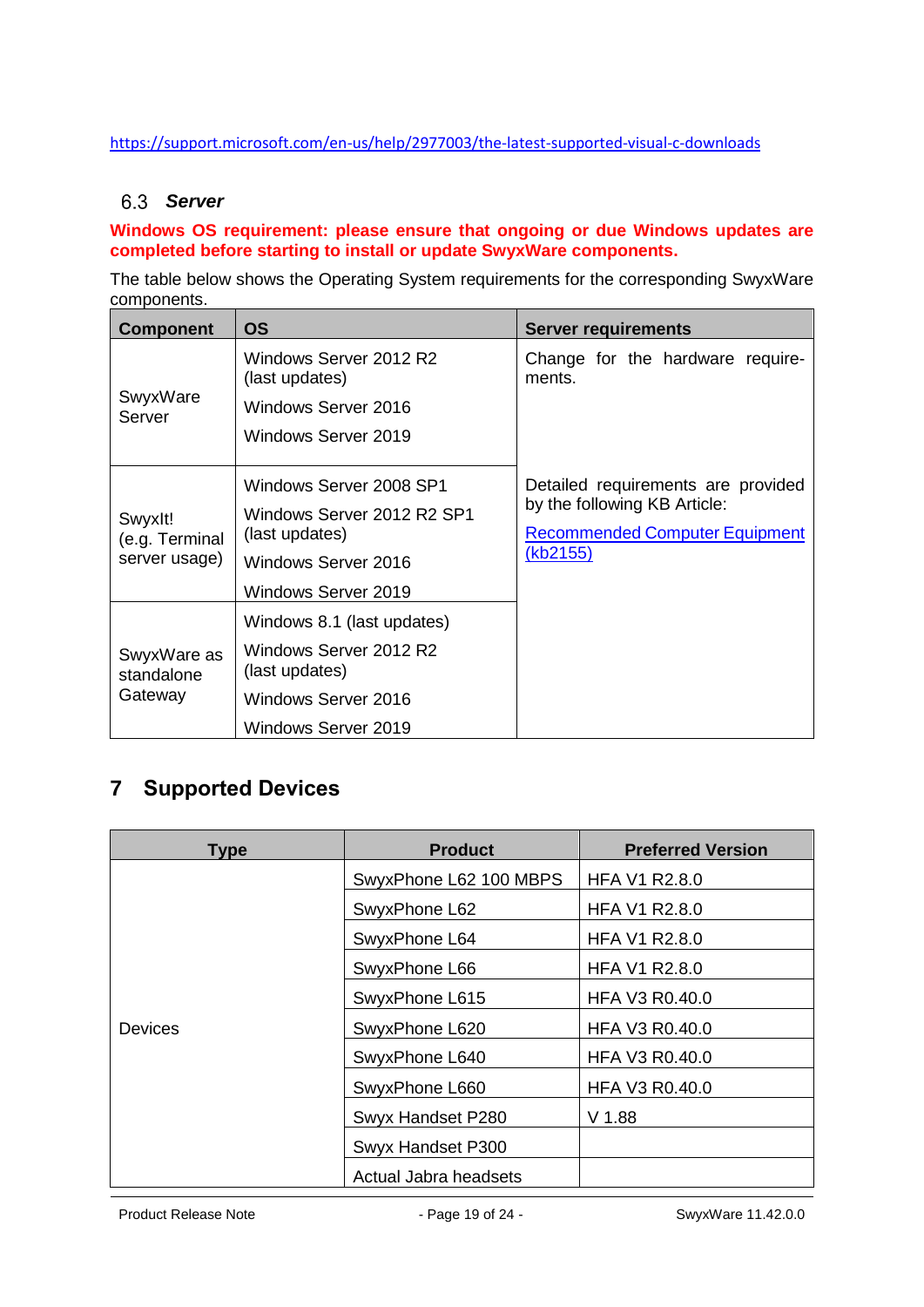|                     | <b>Actual Plantronics headsets</b>                                                          |                                     |
|---------------------|---------------------------------------------------------------------------------------------|-------------------------------------|
|                     | Phone T41S                                                                                  | 66.83.0.44                          |
|                     | Phone T42S                                                                                  | 66.83.0.44                          |
| Yealink             | Phone T46S                                                                                  | 66.83.0.44                          |
|                     | Phone T48S                                                                                  | 66.83.0.44                          |
|                     | <b>Expansion Module EXP40</b>                                                               | 66.83.0.44                          |
|                     | Conference Phone CP920                                                                      | 78.81.0.23                          |
|                     | Conference Phone CP960                                                                      | 73.83.0.4                           |
|                     | DECT 500 Base station                                                                       | V 3.55 B24                          |
|                     | DECT 500 Repeater                                                                           | V <sub>39</sub>                     |
|                     | DECT 510 Handset                                                                            | V 3.55 B24                          |
|                     | DECT 565 Handset                                                                            | V 3.55 B24                          |
|                     | DECT 700 Manager                                                                            | 108                                 |
| <b>DECT</b>         | DECT 700 Base station                                                                       | 108                                 |
|                     | DECT 700 Handset D710                                                                       | 63                                  |
|                     | DECT 700 Handset D750                                                                       | 63                                  |
|                     | DECT 700 Handset D765                                                                       | 11                                  |
|                     | DECT 800 Base station                                                                       | V 9.1.11 or higher                  |
|                     | DECT 800 Handset                                                                            | V 4.3.6 or higher                   |
|                     |                                                                                             | SwyxWare 2013 R6                    |
|                     | Swyxlt!                                                                                     | SwyxWare 2015R4                     |
|                     |                                                                                             | SwyxWare 11.40.0.0                  |
| <b>Swyx Clients</b> | Swyx Desktop for Mac OS                                                                     | 1.8.0 or higher                     |
|                     | Swyx Mobile for iOS                                                                         | 2.4.0 or higher                     |
|                     | Swyx Mobile for Android                                                                     | 2.0.3                               |
| Gateways            | AudioCodes: MGW Cloud S<br>(M500-2B-2S-NLV)                                                 | Firmware 6.80A.308.003 or<br>higher |
|                     | SwyxConnect 8xxx                                                                            |                                     |
|                     | AudioCodes: MGW Cloud M<br>(M800-4S-4O-4B-4L-NLV)                                           | Firmware 6.80A.308.003 or<br>higher |
|                     | AudioCodes: MGW Cloud L<br>(M1KB-MSBG1, M1k-VM-<br>1SPAN, M1k-VM-4BRI, M1K-<br>VM-4FXS-NLV) | Firmware 6.80A.308.003 or<br>higher |
|                     | Lancom 17xx, R8XX                                                                           | Firmware: 9.10.RU2 or hig-<br>her   |
|                     | <b>Bintec: Digitalisierungsbox</b>                                                          | <b>Firmware: Latest Version</b>     |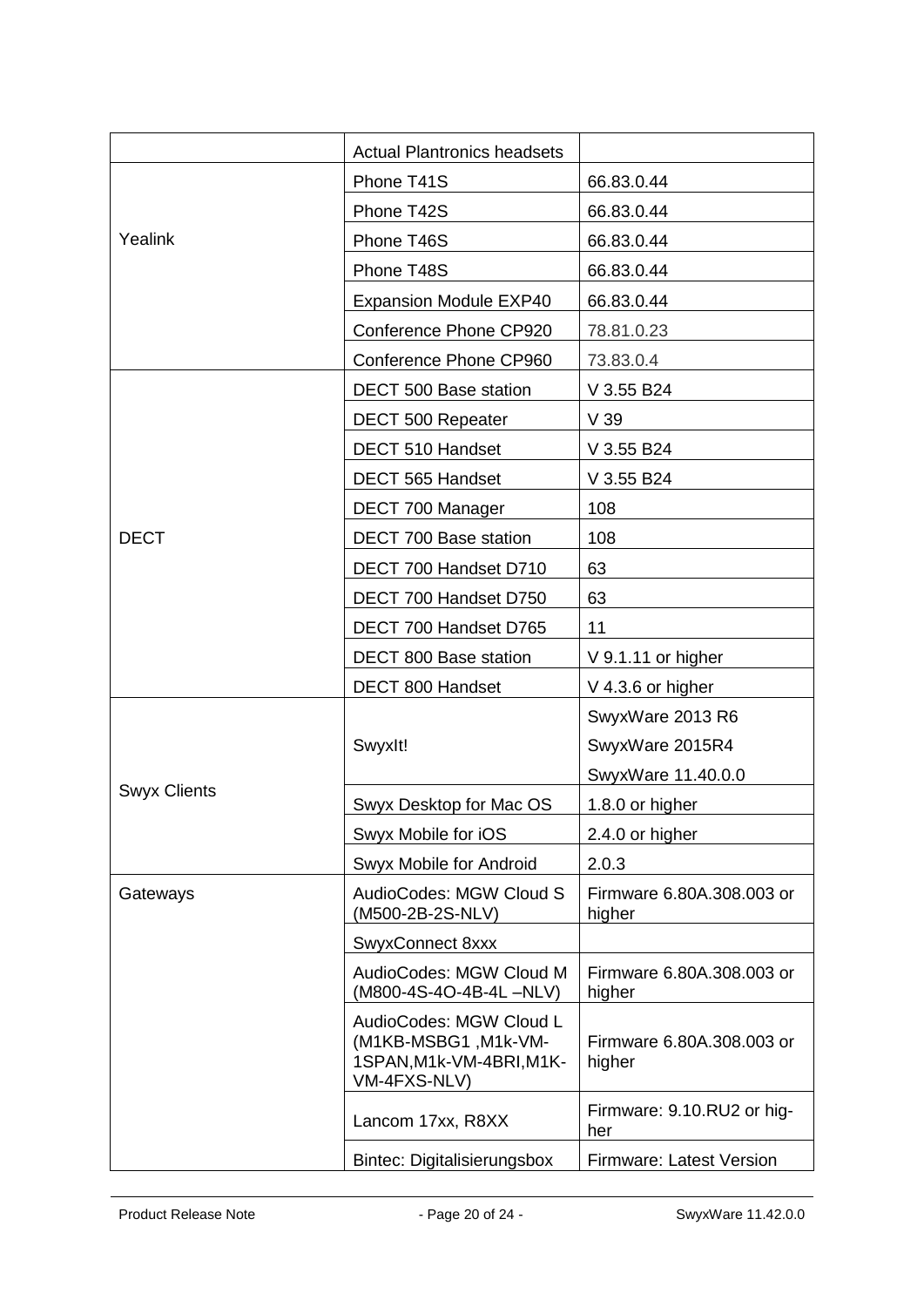| Media Packs | AudioCodes | Firmware 6.60A.332.002 |
|-------------|------------|------------------------|
|             |            |                        |

We recommend customers use the "Preferred Version" for the given products. The preferred software versions offer tested and confirmed level of functionality. However, the devices might also operate with older or newer software version with the caveat that recently added interoperability or advanced features may not be possible when using these versions. In cases, if a defect is found when using other versions, it may be necessary to update to the supported version.

## <span id="page-20-0"></span>**8 Supported Software**

| Type                    | <b>Product</b>                         | <b>Preferred Version</b> |
|-------------------------|----------------------------------------|--------------------------|
| <b>LDAP Directory</b>   | <b>ESTOS Metadirectory</b><br>Standard | $V$ 4.0.9.6261           |
| <b>LDAP Directory</b>   | <b>C4B XPhone Connect</b>              | v 7.093                  |
| Call analysis           | <b>Aurenz Swyx Edition</b>             | v10.003                  |
|                         | Microsoft Office 32-bit                | Office 2007 - 2019       |
| Microsoft Office Add-In | Microsoft Office 64-bit                | Office 2016 - 2019       |

## <span id="page-20-1"></span>**9 Supported Operating Systems for Swyx Clients**

This table shows the compatibility of SwyxIt! resp. Swyx Mobile and the corresponding Operating Systems.

| <b>Swyx Client</b>      | <b>OS/Version</b>                         | <b>Note</b>                                                      |
|-------------------------|-------------------------------------------|------------------------------------------------------------------|
|                         | Windows 7 (last updates)                  |                                                                  |
|                         | Windows 8.1 (last updates)                |                                                                  |
|                         | Windows 10 (incl. Fall Creator<br>Update) |                                                                  |
| Swyxlt!                 | Windows Server 2008 R2 SP1                |                                                                  |
|                         | Windows Server 2012 R2 (last<br>updates)  |                                                                  |
|                         | Windows Server 2016                       |                                                                  |
|                         | Windows Server 2019                       |                                                                  |
| Swyx Desktop for Mac OS | Mac OS                                    | Please see the corre-<br>sponding Product Release<br><b>Note</b> |
| Swyx Mobile             | Android                                   | Please see the corre-<br>sponding Product Release                |
|                         | iOS                                       | <b>Note</b>                                                      |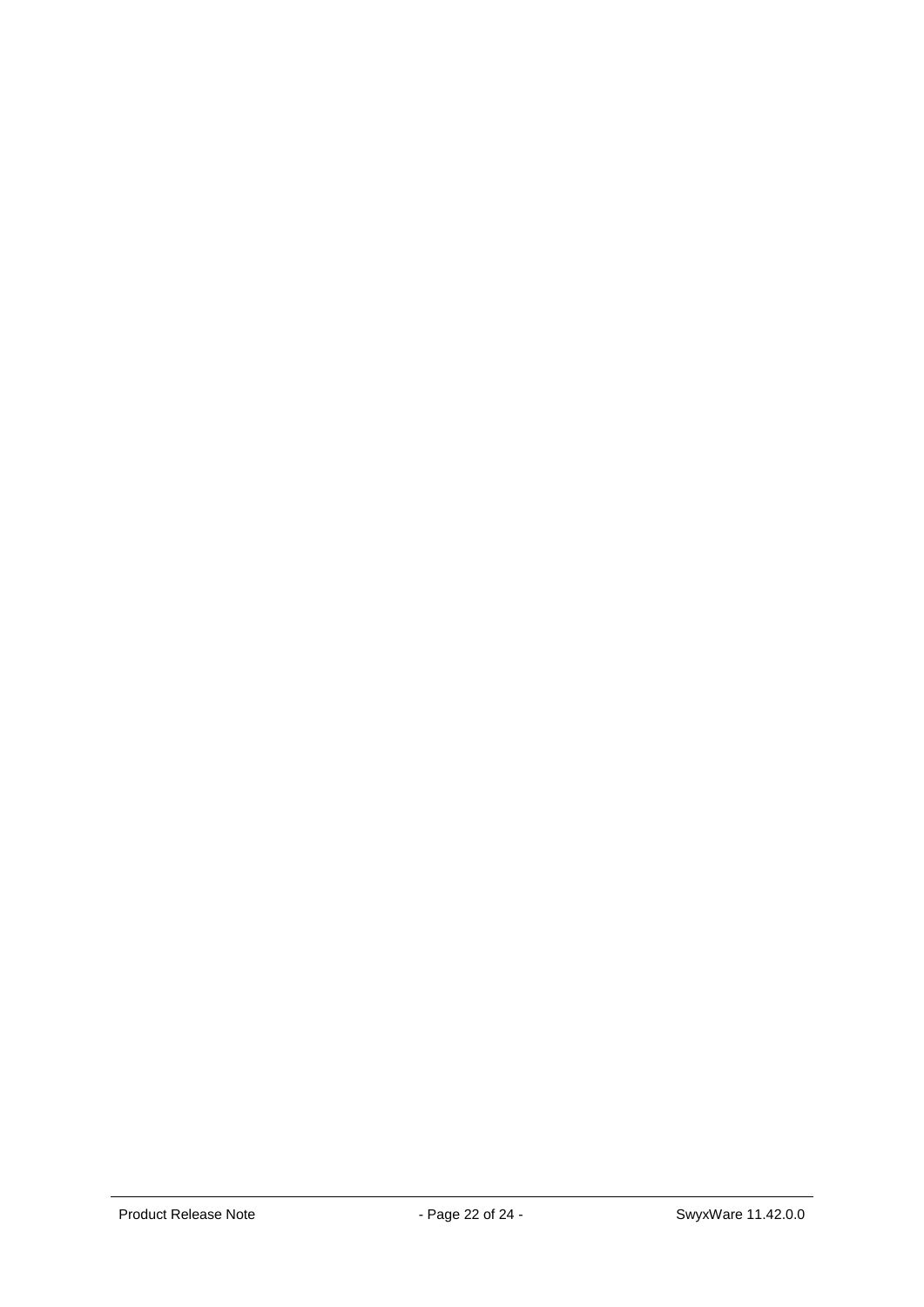## <span id="page-22-0"></span>**10 Known Issues**

| <b>Internal ID</b><br>(Ticket ID)                   | <b>Title</b>                                                                                                                                               |
|-----------------------------------------------------|------------------------------------------------------------------------------------------------------------------------------------------------------------|
| 61118                                               | SwyxPhone L615: Callerlist key does not work correctly                                                                                                     |
| 96882                                               | Calls cannot be hold or transferred with mobile apps if the "SIP system"<br>phone" feature is activated for the user                                       |
| 101430<br>(1305)                                    | Trunk recording can't be triggered by group extension                                                                                                      |
| 112048<br>(1126, 1300,<br>1539, 1876)               | CTI+ does not work correctly in a multi terminal server scenario with<br>load balancer                                                                     |
| 135756                                              | Property Cloning: Forwarding No reply -- cloning wrong timeout value                                                                                       |
| 135757                                              | Property Cloning: Cloning Forwarding to "Voicemail" always activates<br>configuration                                                                      |
| 116839                                              | VisualGroups: license cannot be read, if VisualGroups is installed on a<br>separate machine                                                                |
| 154428                                              |                                                                                                                                                            |
| (3924, 4069,<br>4086, 4244,<br>4844, 4940,<br>5346) | Swyxlt: Office Communications Addin causes Outlook crash if "Mi-<br>crosoft Skype Meeting Addin" is used                                                   |
| 171133<br>(201498)                                  | Display and/or LED to indicate call forwarding is NOT updated if UCF<br>was changed by NG client                                                           |
| 173021<br>(8300)                                    | Some French emergency and abbreviated dial numbers not handled<br>correctly                                                                                |
| 173569<br>(201149)                                  | L6x (OpenScape) in CTI mode fail secondary call while first call is in<br>state 'Ringing'                                                                  |
| 175848<br>(5436)                                    | Re-INVITE via TLS fails on Telekom SIP-Trunk                                                                                                               |
| 177549                                              | Admin32\64 install\update fails: with failed to find node error message<br>on Windows 10 1803                                                              |
|                                                     | (Windows OS requirement: please ensure that ongoing or due Win-<br>dows updates are completed before starting to install or update<br>SwyxWare components) |
| 180111                                              | SCC: Deskphones/Backoffice Admin - delete button active (no action<br>can be taken)                                                                        |
| 176955                                              | Outlook Voicemail Player - Handset P280 - Sound is ALWAYS played<br>back via SpeakerPhone (P280) and via Handset (P280)                                    |